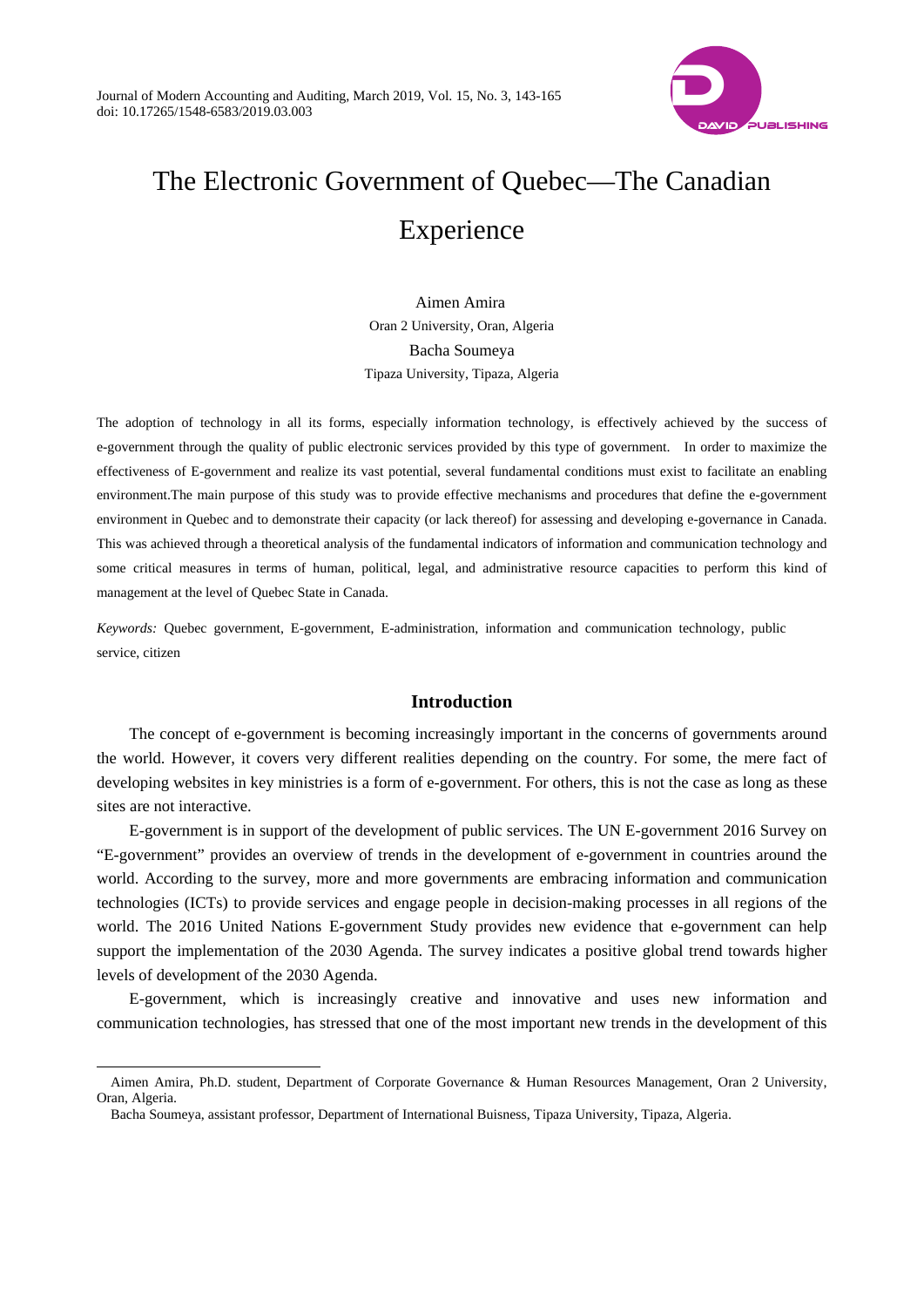type of management is the promotion of citizen-centric services that meet and guide their needs.

The lack of technology prevents citizens from fully benefiting from the potential of information and communication technology, which defines and develops the relationship between e-government and the quality of service of citizens on the one hand and the ease of managing the government of sovereign citizens on the other.

Part II of the United Nations Global Report on the Development of E-government 2005 highlights the need to place development thinking in what it calls the Socially Inclusive Governance Framework, which is a multidimensional approach to the promotion of ICTs, real access, with particular emphasis on the need to promote access and inclusion to disadvantaged groups in society.

E-government creates a dynamic and therefore unstable situation that complicates the scheduling of activities organized for the transformation of resources into services.

Managing complexity, however, remains the responsibility of the government. Clarifies that to establish the level of service quality, managers must take into account the accessibility, reliability, simplicity, the quality of the information given, the courtesy of the staff, the attention given to the customer, the satisfaction expressed needs, settled situations and adaptation to particular situations. And quality commitments take the form of standards whose respect and appreciation can be measured.

The need for a consensual social contract with the citizens in terms of service provision gives full meaning to the notion of quality of service.

Having had to think about the digitization of government information and its consequences for the Canadian and Quebec public administrations, this research reports work in a few pillars that explore in detail the world of e-government. A universe is that the Quebec government has attended early because in 1982 it already planned for its activities, a technological shift. To the point that today, whatever the approach, legislative, political, administrative, citizen, technological, Quebec serves as reference. You will find this diversity of point of view in the following pages.

All agree, however, around two obvious facts: The future of the government will be digital but to win these beautiful tomorrows, it will invent and persecute.

In Quebec, the new information and communication technologies have been part of the modernization of public administration for 40 years. Thanks to the information technology (IT) innovations, the state has powerful tools enabling it to collect and store enormous amounts of information, to process it and circulate it. To this end, it now has increasingly integrated information systems.

Québec's new government has made the creation of an e-government the spearhead of a comprehensive modernization of the state. But what is the vision behind this goal? Where do we dream when we imagine a society where new technologies are at the service of the citizens of tomorrow?

In light of what has been mentioned we can pose the following problematic:

 What kind of transitional context towards an e-government, requirements, challenges, and priorities for action according to the Quebec experience (Canada)?

From the above, the sub-questions of the study can be identified as follows:

 $\checkmark$  What is the concept of e-government? And what is the reality in the Canadian government?

 $\checkmark$  What kind of requirements and challenges for the implementation of e-government processes with the Quebec government?

 $\checkmark$  What type of commitment to bring the Canadian state closer to the Quebec citizen by focusing on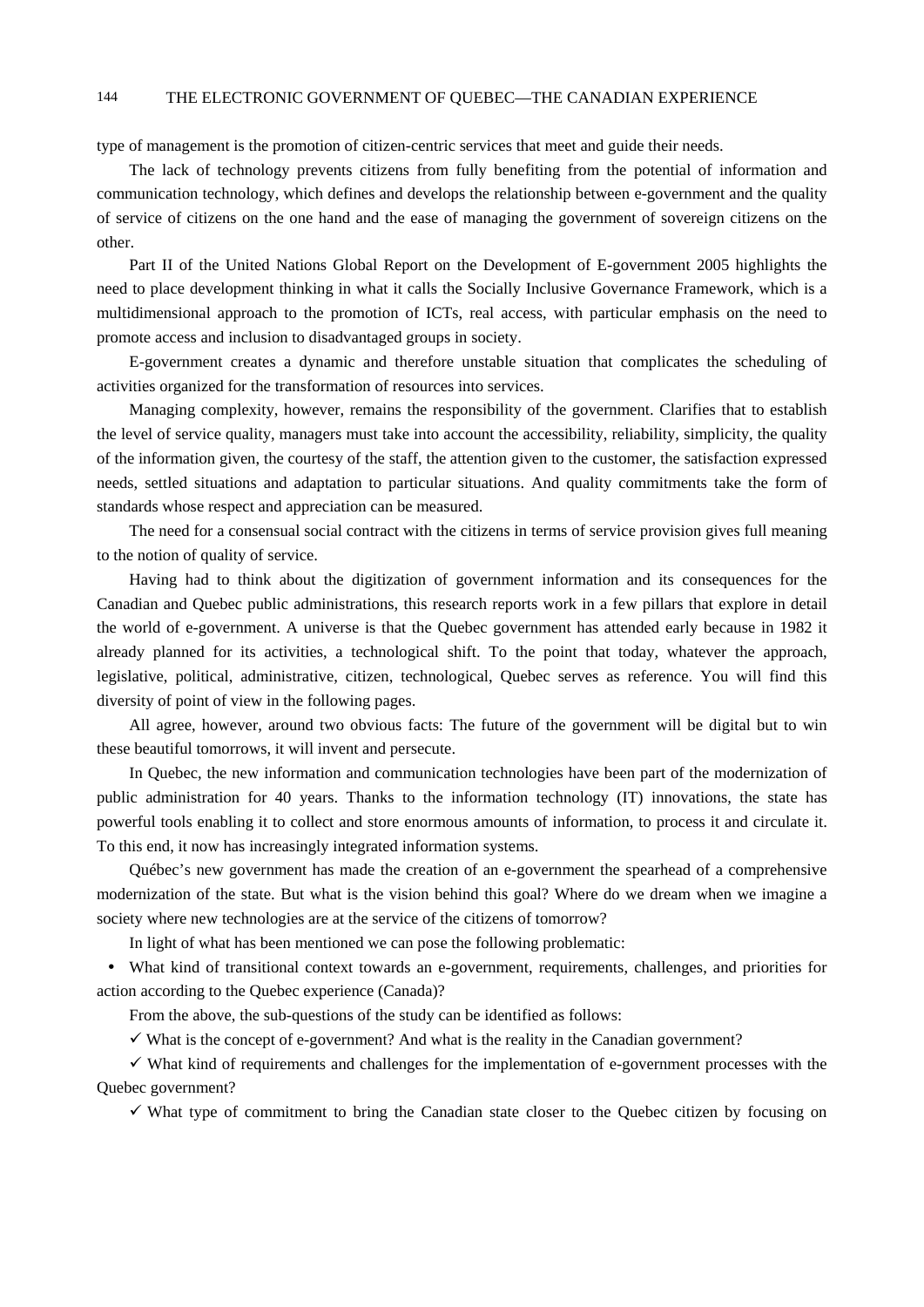organizational and relational use of information and communications technologies?

 $\checkmark$  What type of complexity of the transformation towards a Quebec e-government?

 $\checkmark$  What are the stages of the transition to e-government in Quebec? And what are the problems encountered in applying this process?

• The importance of study.

The presentation that we have just made of the form and system of e-government of Quebec (Canada) was intended to outline the outline of our constitution of this study through showing how the success of the Canadian state in the field of e-government and seen as a pilot experiment through the achievements of the positive results have helped to increase the trust and transparency of the administrative and organizational relationship between the Quebec government and the citizen and the institution of various typical ratio through investment in information and communication technology through sustainable development projects has contributed to the economic, social, and political environmental development of the Quebec government.

• Study goals.

The study aims to show the main objectives of an e-government strategy in Quebec through the following points:

 $\checkmark$  Access to Canadian public services,

 $\checkmark$  The choice of types and tools of transformation towards the e-government of Quebec,

 $\checkmark$  The commitment of the citizen and the company through transparency and relational trust with the Quebec government,

 $\checkmark$  The protection of privacy and the development of a global information technology investment strategy.

In fact, in the case of Quebec, most Canadian citizens and businesses simply want better access to public services that are faster and more efficient. Moreover, there is no point in computerizing services that are no longer useful for citizens and businesses. On the contrary, they need communication tools to meet their demands in an efficient and timely manner, which is the most personal and preferred tool used by the majority of citizens and businesses.

• The literature context

# **Electronic Government Landscape**

Since the mid-1990s, governments around the world have been implementing important initiatives to harness the vast potential of the Internet to improve and refine the governance process. Like the personal computer, the Internet has become an indispensable tool in the daily administration of the government. In an effort to appreciate the global landscape of e-government in 2001, the American Society of Public Administration (ASPA) and the United Nations Division of Public Economics and Public Administration (UNDPEPA) undertook a study of Commitment from 190 UN Member States.

The European Commission, inspired by the principles identified at the Como Conference, integrates the concept of e-democracy into its definition of e-government.

E-government is understood as "the use of information and communication technologies (ICT) in public administration, coupled with organizational changes and new skills to improve public services and processes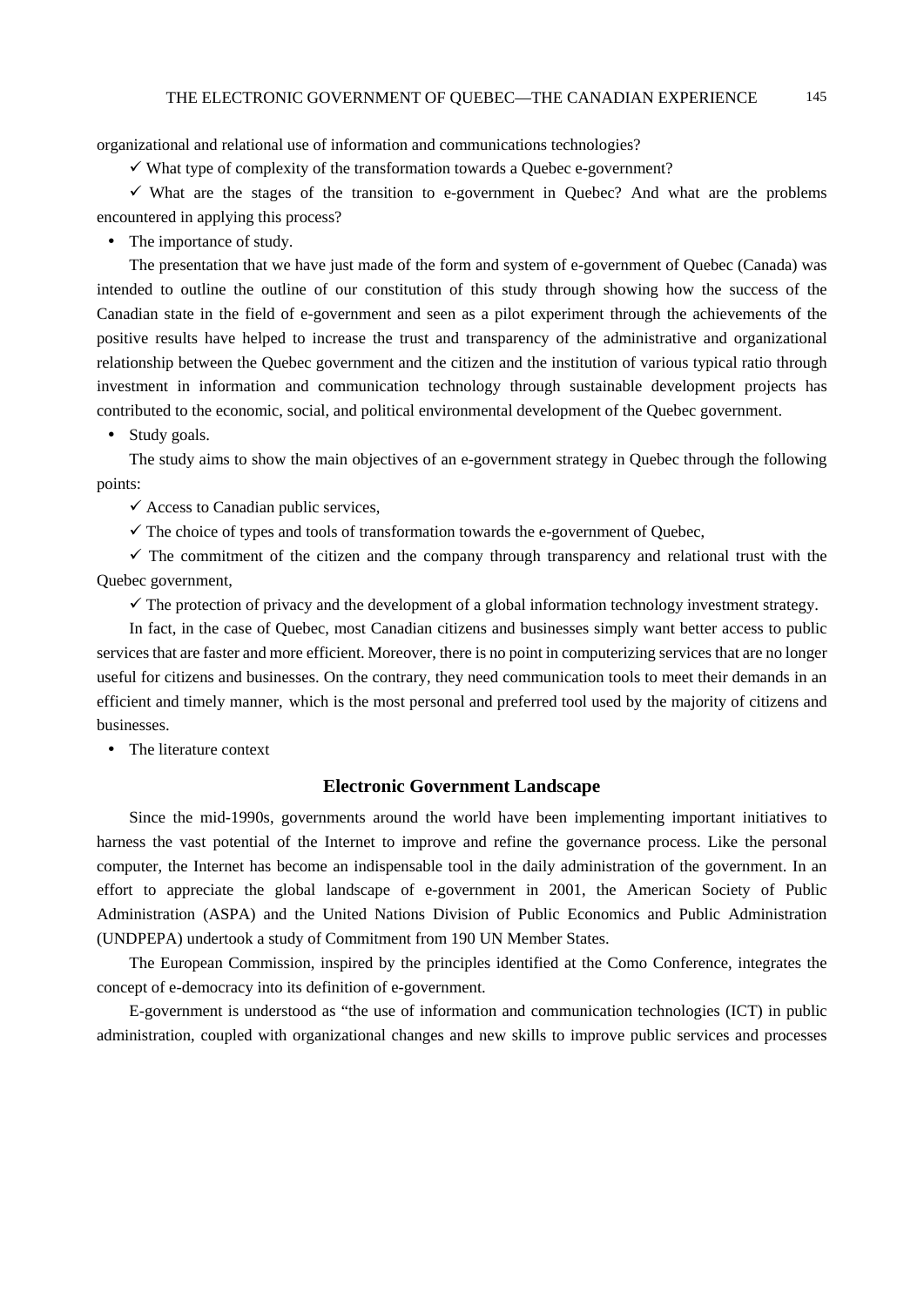democratic, and strengthen support for public policies" (Benyekhlef, 2004, pp, 267-277)<sup>1</sup>.

The United States adopted in the 2002 E-government Act (Lowery, n.d., p. 1) a much narrower definition of e-government, since online democracy is not addressed. The text only considers two aspects of e-government: online service delivery and cost optimization. According to the terms of this law:

This means the use by the government of internet applications based on networks and other information technologies, combined with processes implementing these technologies to enhance access; information and public sources and their delivery by the government and the various agencies; and to improve the way they work by promoting efficiency, effectiveness and quality. (Public Works and Government Services Canada, 2005)

This definition is complemented in practice by initiatives at different levels of government that emphasize a broader approach to e-government:

Whereas today many e-government sellers stick to a narrow insistent view on the products and services offered in a given sector, organizations that do not take into account the broader implications of e-government will not measure its true benefits and will be poorly prepared for the implementation of digital citizenship. (Auger, Charest, Grossemy, & Côté-Tremblay, 2003, p. 31)

Thus, at the local and regional level and according to the nature of the initiatives, the notion of e-government can include that of cyber democracy.

Overall, Administration online (E-administration) or government online (E-government) can include virtually all information and communication technology (ICT) platforms and applications used by the public sector. For the purposes of this report, however, e-government is defined as: *the use of the Internet and the Web to provide information and services to citizens.* 

# **E-government: The What? & The Why?**

 $\overline{a}$ 

**The what.** Several factors explain that all Western governments are currently investing substantial resources in the development of e-government. Before making the list, however, it is important to answer the following question: When we talk about e-government, what are we talking about exactly?

The question needs to be asked. While some people essentially define the term "e-government" as the sum of Internet services deployed by public bodies, others use it to refer to a government's use of information technology (IT), particularly the information highway, to better fulfill all of its objectives. For example, while E-week magazine notes that the term "e-government" refers to "the web services of government organizations" and that Public Works and Government Services Canada emphasizes that it refers to the application of e-commerce (e.g., the dissemination of [information] through websites [...]) to government operations, Edwin Lau, OECD Head of Unit of the Organization for Economic Co-operation and Development (OECD) e-government, defines e-government as: "*The use governments make of IT, especially the Internet, to improve their functioning*".

**The why?** Before taking action, any e-government official should identify the issues that his or her department or agency needs to address and ask how IT could help resolve them. Depending on the government entity involved, information technology may be used to:

<sup>&</sup>lt;sup>1</sup> "E-government does not only mean the use of all kinds of new information and communication technologies by public institutions in order to improve both their relations with users and their internal functioning. E-government means a lot more than that. It is fundamentally about transforming the production process by which utilities are generated and delivered, thereby transforming the full range of public agency relationships".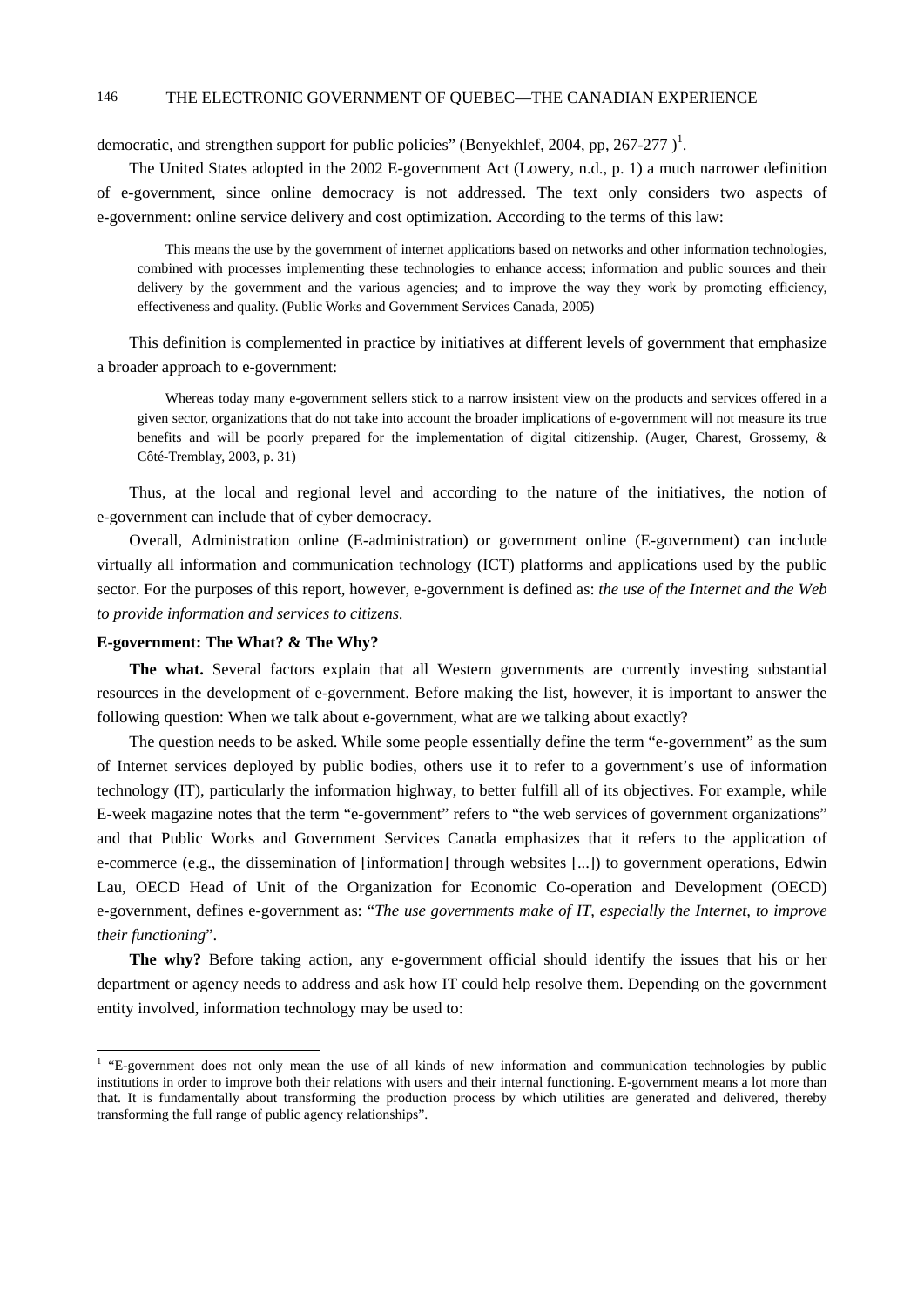- $\checkmark$  Better meet the expectations of citizens;
- $\checkmark$  Better meet the needs of companies;
- $\checkmark$  Achieve gains in efficiency and effectiveness.

The expression "e-government" is a new axiom submitted to the public administrations of the democratic countries that are struggling to demonstrate and measure the issues raised by a fairly simple equation: "*E-government = E-administration + E-democracy*".

Since the end of the last decade, e-government has inspired or, at the very least, affected most of the structural reforms undertaken by governments. However, apart from a few exemplary cases (e-democracy in Denmark or the Minnesota portal, a leading state in terms of involving citizens in the decision-making process through the NICTs), the most numerous transformations focus on the relationship between citizens and public administration.

In this perspective, ancient notions, but now preceded by the letter "E", seem to have acquired a magical power. E-administration, e-form, e-services, e-civil servants, so many concepts were once boring for some, misunderstood, ignored, or even obsolete, which today appear "connected". A fundamental distinction must therefore be made between the immutable essence of the activities and its new digital lighting.

The analysis of the constituent elements of this problem cannot therefore be freed from a reminder of the realities in question. This is an enlightening prerequisite for studying the issues and impacts of contemporary technologies on the state and the administration as a provider of public services.

# **Modernization of the Governmental System**

Governments unanimously stress the value of putting information and communication technologies at the service of modernizing public administration and improving the effectiveness of government action (Gautrin & Yates, 2003, p. 34).

- $\checkmark$  A global approach;
- $\checkmark$  Strategic integration of information:
- $\checkmark$  Coordinated plans;
- $\checkmark$  The multiplication of partnerships.

E-government policies are typically centralized to move government-wide together through the adoption of common standards and management and accountability mechanisms. They encourage the implementation of integrated and organized programs from the periphery to the center, i.e., taking into account the clients.

By engaging the collaboration of departments, they facilitate horizontal approaches within government, leading to improved reliability and administrative efficiency and consistent data generation leading to improved results management.

It also creates active and secure links with other levels of government, the private sector, and not-for-profit organizations, accelerating transformations by dictating restructuring or consolidation of services and services, allowing the use of the most innovative technologies.

The medium-term strategic action plans, which cover most of the period up to the year 2006, illustrate the specificities of these processes: flexibility, transparency, interactivity, adaptability, homogeneity, and complementarity. These are challenges for public managers.

### **What Is E-government in Quebec (Canada)?**

IDC-Canada Consulting defines e-government as: "policies and actions of public administrations to

147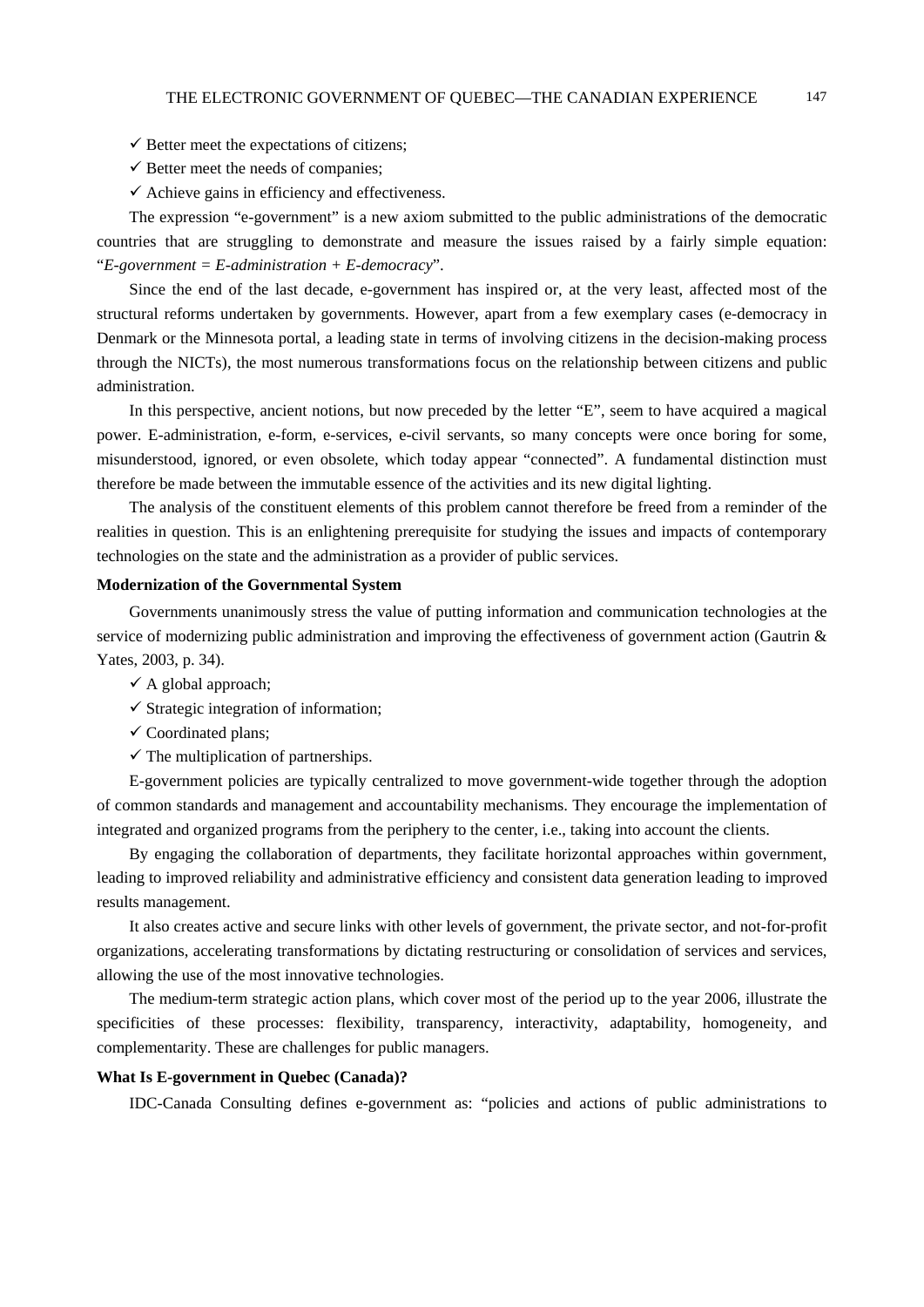enhance the quality of citizen services, enhance accessibility and readiness, reduce transaction costs by deploying plates multi-channel integrated electronic forms". In practical terms, an online government allows the individual or a company to have access, at the time and place they choose, to government services (Government of Canada, Treasury Board Secretariat, 2003, p. 24).

**Guide the supply of services according to the needs of citizens and businesses.** Nevertheless, the freedom of choice of citizens must remain at the heart of the concerns surrounding the establishment of an e-government, otherwise the benefits of such a project may undermine democracy rather than to promote its full development. Some citizens, either because of their socio-economic status or their level of education, or simply by choice, will inevitably remain on the sidelines of these technological innovations. Traditional access routes such as telephone, counter, or mail must be maintained. However, there is a need to support initiatives aimed at getting these groups to gradually become familiar with the new information technologies and so, to the extent they wish, to become potential users.

**From informational to transactional.** Through its various portals and those of its ministries, the Quebec government already occupies an important place on the Internet. All departments and 31 organizations in Quebec are on the Web.

However, the majority of the sites are still informational: They only make information about the programs and services available on the Internet. Some of them are interactional: They allow citizens to "interact" with the department or agency, for example by downloading a form that must be returned by mail. Some sites are transactional: They make it possible to carry out transactions directly on the Internet, for example to fill out their tax declaration online. Nevertheless, these sites do not offer an integrated approach, i.e., "intelligent" management of information (by cross-checking certain information to prevent a user from having to enter the same data multiple times). A unique change of address system for all government services is a good illustration of what smart website integration can do.

**Projects in the service of transparency.** The Quebec government is anxious that all of its sites become integrated and offer citizens the opportunity to directly deal with the state online. Not only will this allow citizens to access government services in a timely manner, but will also improve the quality of government services overall. One can indeed anticipate a reduction of the risks of error thanks to the automation of certain transactions. This automation will also allow government employees to focus on value-added tasks.

**Ensure transaction security.** The protection of personal information, and particularly the security of transactions, is at the heart of the concerns surrounding the implementation of e-government. This condition is essential to citizens' confidence in new technologies and their support for the revolution that e-government will allow. According to the Treasury Board of Canada, "[citizens]'s expectations of the government are greater than they are to the private sector when it comes to protecting the privacy of personal whimpering and transaction security online". The Treasury Board of Canada's focus group testing also demonstrates that the simple sharing of basic information such as names and addresses between departments and agencies is not a problem for citizens, which promotes efficiency. Respondents therefore have no major objection to this information being shared, subject to prior authorization. In the framework of the Québec e-government project, an in-depth reflection is being conducted in this direction, with the collaboration of the Quebec Access to Information Commission (Boudreau, 2003, p. 2).

**Cyber democracy: Towards greater citizen participation.** In the longer term, the establishment of mechanisms for on-line democratic participation will create the conditions for what is increasingly known as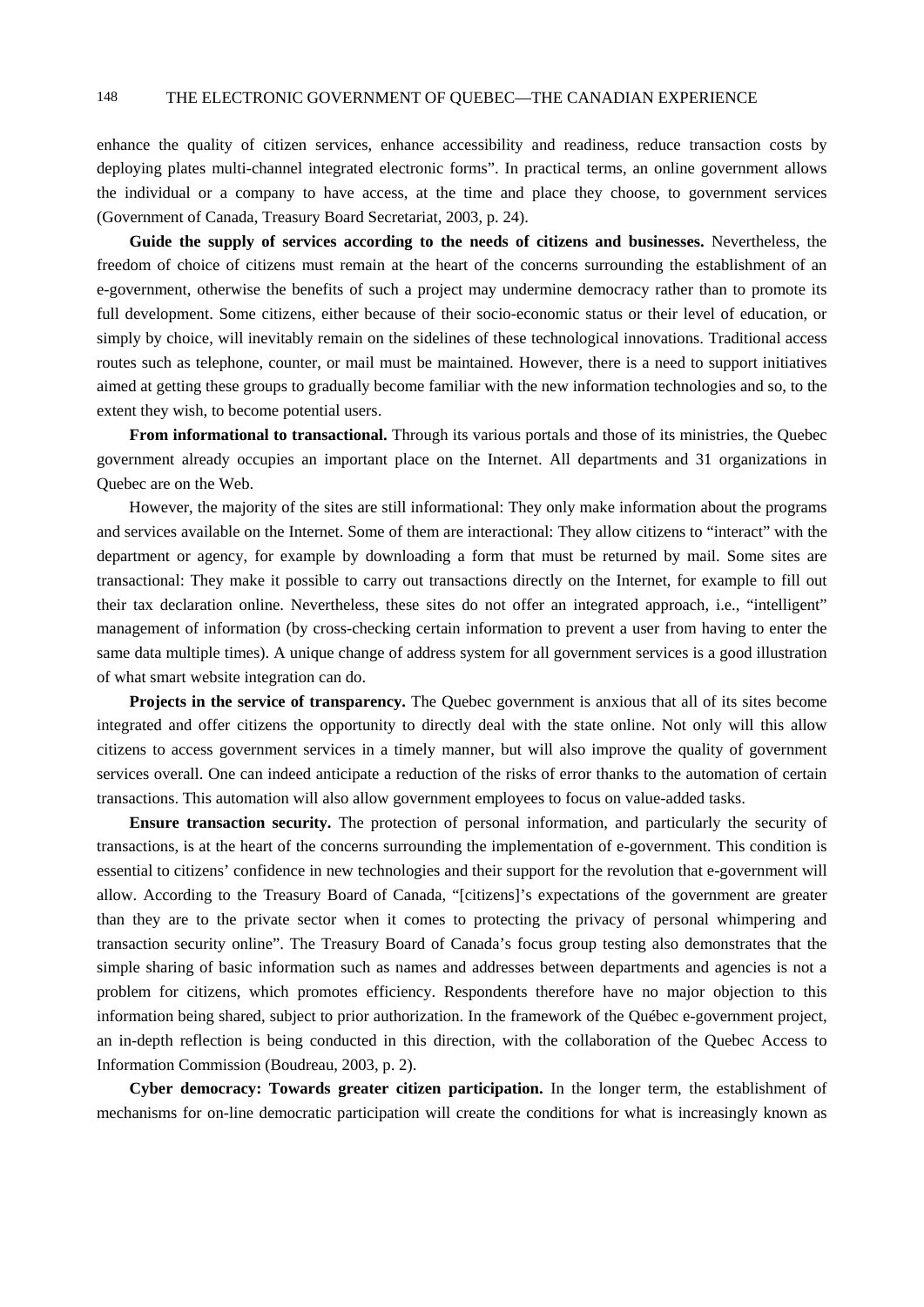cyberdemocracy. Cyber-democracy aims to increase citizen participation in all democratic processes, for example by conducting online consultations on government policies or by opening up real political discussion forums, eventually culminating in online voting. Somehow recreating the agora of ancient Greece, but in virtual form this time, new technologies are undoubtedly part of solutions that aim to re-interest citizens in public and political life (Roy, 2006, p. 2).

**Responsible management of public funds.** Major projects such as implementing e-government must be done step by step, to avoid getting bogged down in error and gobbling up taxpayers' money. Inspired by an essential global vision, those responsible for such a project must first split it into separate parts, which make it possible to set short-term goals and to measure the results as they go along. It is by advancing step by step, success after success or bite after mouth, that the online government, innovative project par excellence, will succeed in improving services to citizens.

# **The Context: Internet and Modernization of the Canadian State (Quebec)**

For now, the wave of online services has not really swept the state. It is rather on the back of the wave. He does not know the height yet, nor does he know how far he will lead it.

Consider only the implementation of horizontal services or clusters of services (change of address, business start-up, youth portal) and their impacts on the back-shops of departments and agencies. However, we know that transformations are likely to be profound and rapid, despite the bureaucratic resistance of public organizations.

To fully understand the causes and scope of online government transformations, the societal context in which these transformations take place must be studied. The desire to modernize the Quebec state is part of this context.

The idea of modernizing the state is not new. It dates back to the early 1960s when the welfare state was created. But it is no longer a matter of setting up the foundations of a modern state, but of revising its foundations in order to do better with less and, above all, to do otherwise and to do so in partnership.

For the political leaders of most Western countries, e-government is an essential ingredient of the modernization of the state, which in Quebec is called "reengineering" (Bernier, 2003).

The rapid expansion of the Internet has fueled the emergence of e-government at all levels in Canada. The first decade of cyber government included an online service based on a technically secure infrastructure. This link between services and security involves internal governance reforms aimed at achieving more client-centered delivery through integration and coordination across departments and agencies. Yet, as the online network becomes more widespread and public demands for participation increase, the pressures for greater openness and greater accountability intensify. The result is the expansion of experimentation with online democracy. The focus of e-government shifts to issues of transparency and trust—and new opportunities to re-conceptualize how power is organized and deployed.

# **The E-government of Quebec: Legislative Framework and Initiatives**

Given the federal nature of Canada, it will soon become clear that the legislative frameworks, as well as the various initiatives in the sector, are multiple: one federal level, 10 provinces and two territories. We will limit our remarks to the federal government and Quebec. The study of the current legal framework shows that no comprehensive and concerted approach has been put in place to address the normative challenges raised by e-government. The various levels of government, legislating in their own field of competence, have not adopted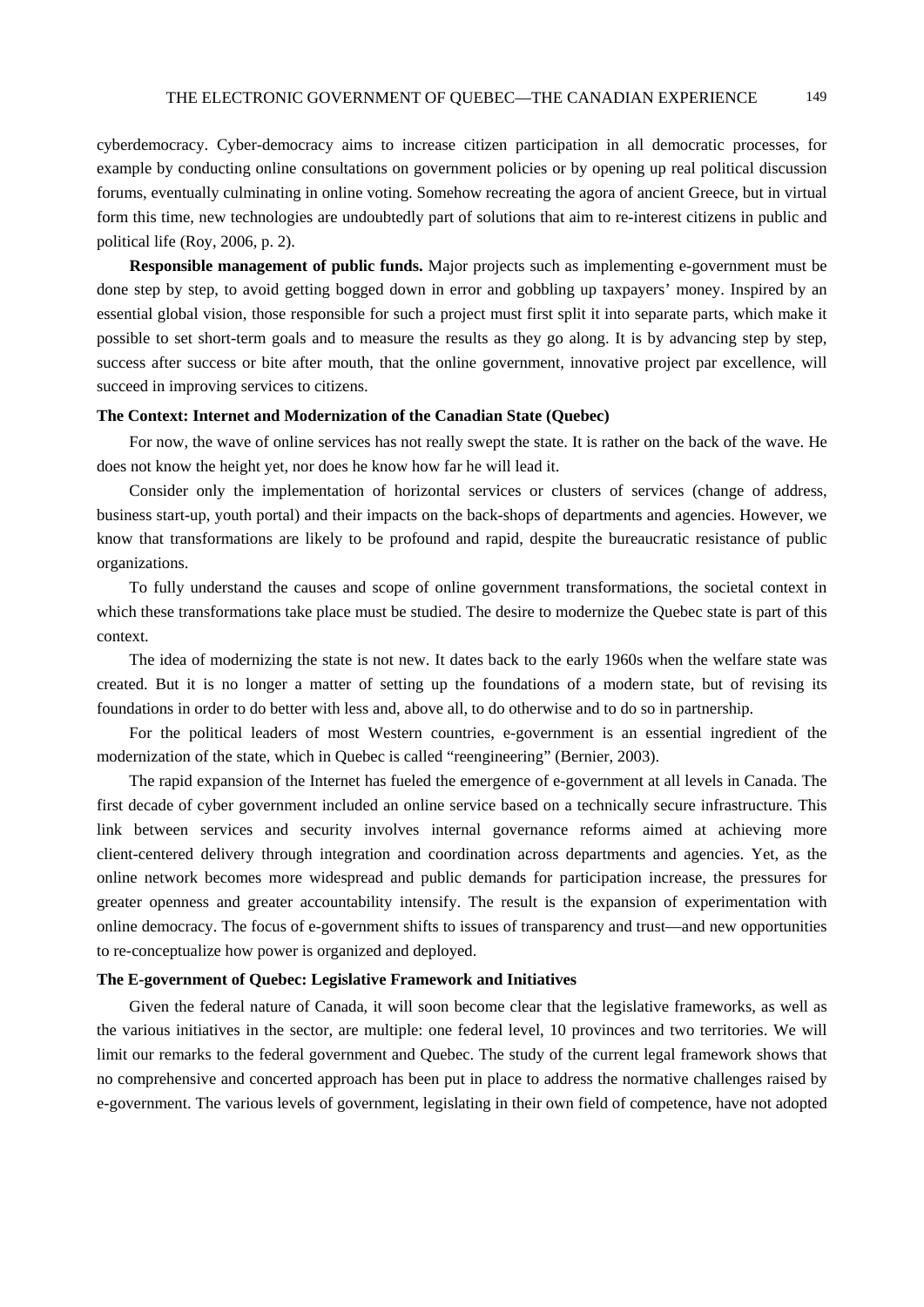legal rules specifically related to e-government issues.

# **Public Administration in the Age of Digital Government in Canada**

The e-government comes out of the hat. More than an umpteenth "managerial mode", it is indeed a real revolution whose upheavals shake the foundations of states and their administrations called to reinvent the exercise of their powers. But the orthodox ruler, would she be dubbed by the letter E, resists vertigo. Because if the public action undergoes henceforth the ascendant of the numerical one, this one folds before the sovereignty of the democracy (Vermeys, Benyekhlef, & Gautrais, 2004).

# **A Problematic Common to Democratic States**

Observe, in developed countries, the progress of communication technologies in the state sphere, allows to isolate a multidimensional thematic. For the purposes of our development, we will retain six figures.

- $\checkmark$  Is the era of industrialization really giving way to a new era?
- $\checkmark$  All roles and functions of the state are confronted with technological progress;
- $\checkmark$  Some technological applications may offend fundamental rights;
- $\checkmark$  Preserved hunts of the states implicated by the evolution of technologies;
- $\checkmark$  Technological development should be seen as an ongoing process;
- $\checkmark$  The contemporary challenge of states: predicting the future and governing within certain boundaries.

# **The State as Responsible for the Delivery of Public Service**

The impact of the use of communication technologies in the day-to-day management of the activities of the generating or distributing state of public services is closely linked to the public service context and the obligation of transparency that must prevail there.

- $\checkmark$  The unique environment of the activity of the public apparatus;
- $\checkmark$  Adaptation of the legal rule;
- $\checkmark$  An explicit and orderly digital service offering:
- $\checkmark$  The technological performance of the administration must not be obliterated by a social fracture;
- $\checkmark$  The new technical and ethical design of public administrations.

Online government is seen as a means of modernizing the state in its modes of operation and governance. He is credited with several benefits, such as bringing the citizen closer to the state, or simplifying the lives of businesses. There is no doubt that e-government is a tool with powerful potential for state transformation in terms of service delivery (speed, personalization, and efficiency) as well as transparency, administrative power and efficiency, democracy. Some might be tempted to see it as an efficient way to respond to the massive retirement of government employees. Others see it as a way to broaden citizens' participation in the political process.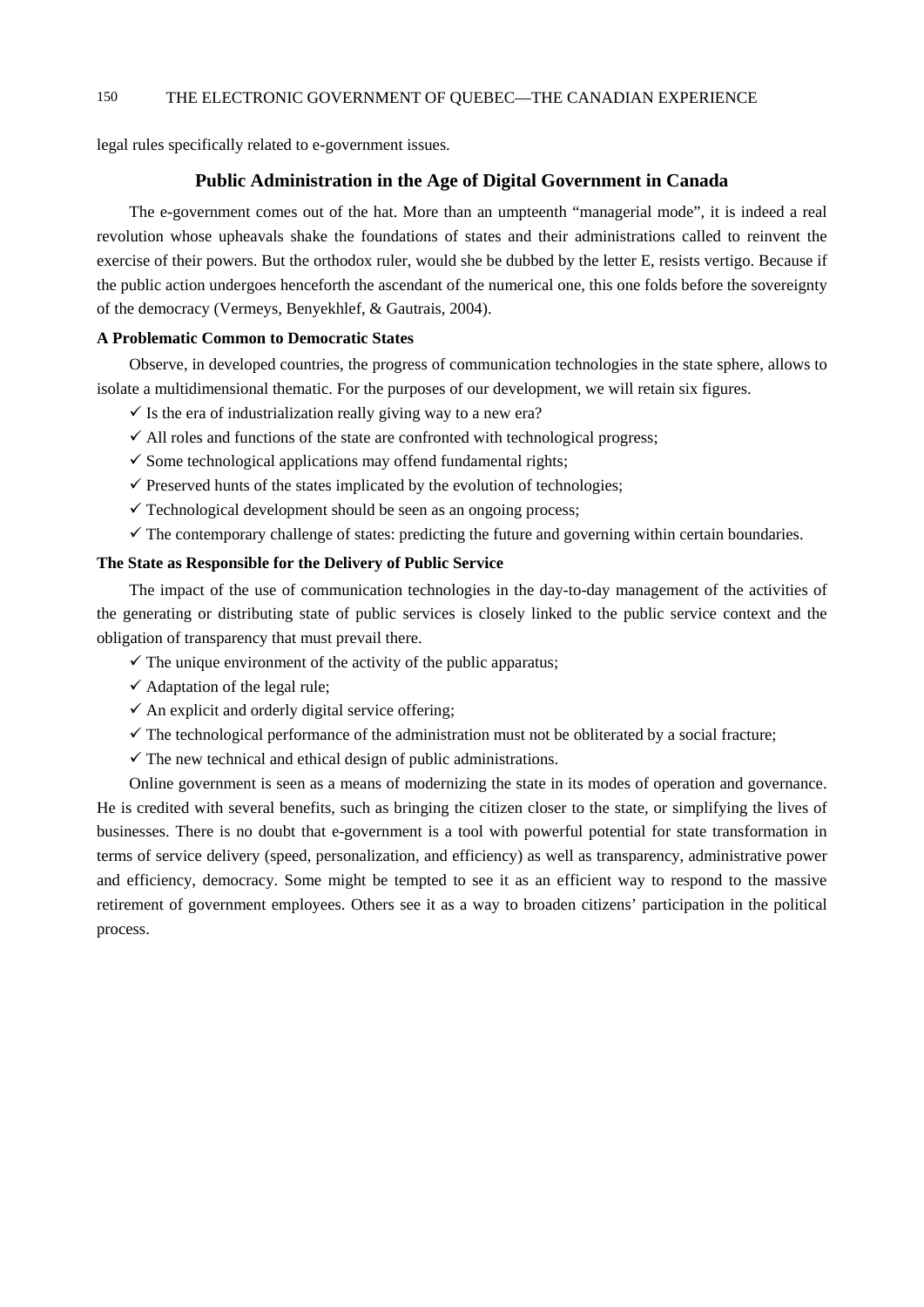

*Figure 1.* Online public administration in Canada. Source: K. Ben Yekhlef (2004), Online public administration in Canada: Terminology and state of reflection. *French Review of Public Administration, 2*(110), 271.

Canada is not immune to these doctrinal discrepancies. E-government is in turn presented as the mere delivery of more efficient and accessible electronic government services or as a new form of democracy, in which the citizen-government relationship acquires new legitimacy. This discrepancy will not surprise the observer. Indeed, the world of information technology is constantly brewing new concepts, new ideas and, therefore, a multitude of definitions and meanings for applications at first similar.

This phenomenon can be observed in the e-commerce sector where the players do not seem to agree on the meaning to be assigned to terms such as market place, electronic market (Vermeys, Benyekhlef, & Gautrais, 2004).

The novelty of the sector can be an explanation. Marketing considerations are another. Indeed, we must not lose sight of the fact that the main initiators of the online government are also sellers of software applications and system integrators whose speech is not free of commercial motives and who continually proclaim the novelty of their products and services by confusing them with ever more attractive names and terms and constantly changing the meaning and definition of the terms used. In any case, the meaning of the expressions is far from being definitive. This will not surprise us since we are still in the early stages of networking public administrations. We will then retain a certain plurality of terminology but especially the three components of the general idea of putting administrations online: e-management (services to citizens), e-government (optimization of democratic governance), and online democracy (citizen participation and online consultation).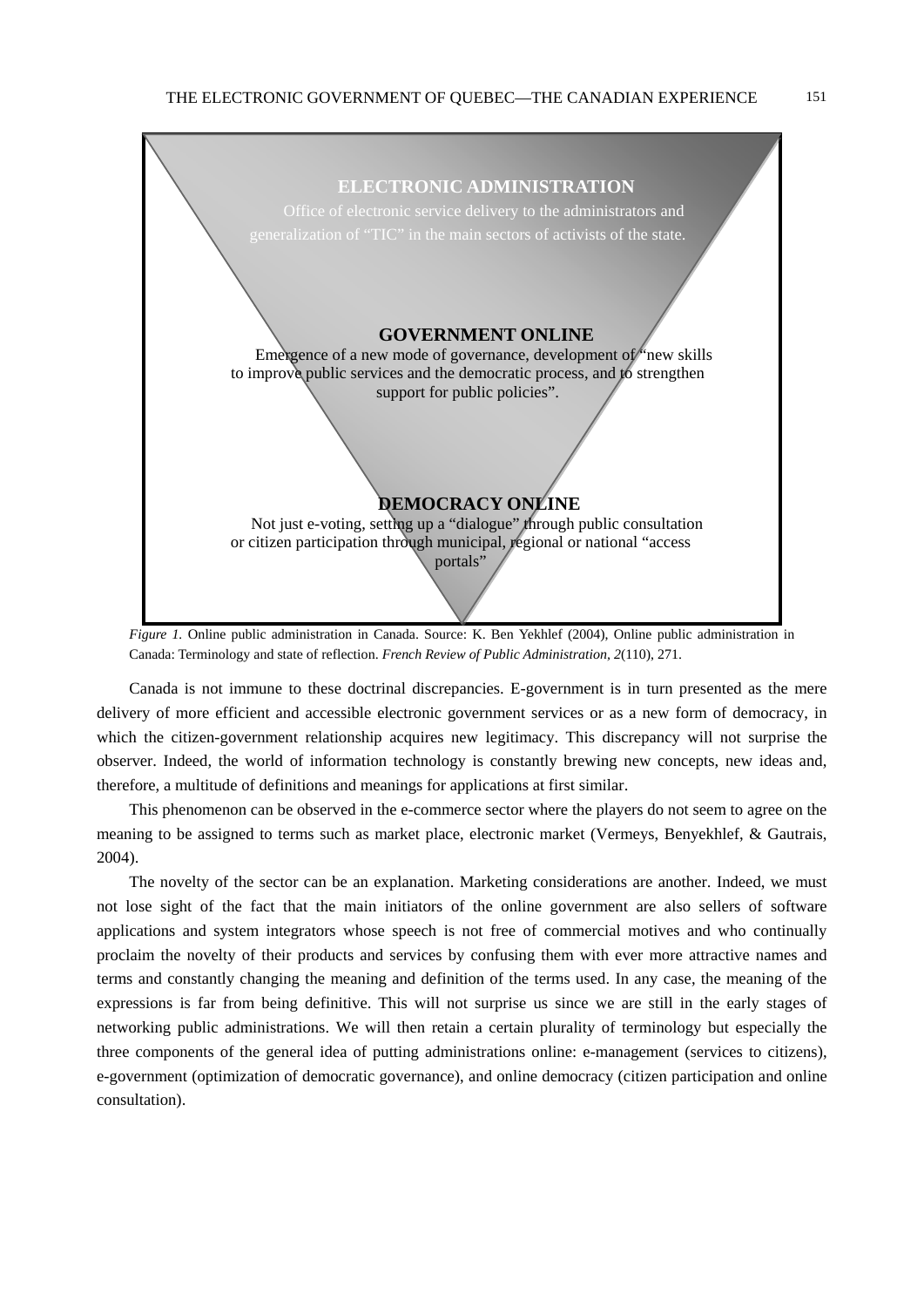These three components are not necessarily all found in government programs. However, it will be possible to recognize and distinguish, with the aid of this first classification, the various initiatives under way in Western democracies.

# **Implementing the Infrastructure of a Québec E-government**

It is necessary here to distinguish between the texts that can facilitate the establishment of the infrastructure of a Quebec e-government, those that aim to regulate access to data and the protection of personal information.

The law concerning the legal framework of the information technologies is a law of general application coming framing certain activities on Internet:

 $\checkmark$  The law on the legal framework of information technology (...) clarifies the law relating to documents recorded in paper form or in other media such as those based on the use of information technology. It makes adjustments to several fundamental notions of Quebec civil law in order to make it fully compatible with the safe use of information technologies.

 $\checkmark$  The law is of general application: All situations that are not the subject of specific rules in particular laws are governed by the principles set forth in the law concerning the legal framework of information technologies.

 $\checkmark$  The law provides rules for the preparation of documents on various media, the transfer of information from one document to another, and the conditions of the integrity of documents throughout their lives, the link between a person and a document, as well as certification. It puts in place specific protections for personal information and clarifies the conditions of liability of service providers.

Two principles can be identified as the "founding pillars" of the law, namely: Functional Equivalence and Technological Neutrality.

 $\checkmark$  The first "is to look for the functions that a legal instrument possesses, such as writing, a signature or an original and to transpose them on any other medium that will be able to reproduce these same functions".

Thus any electronic document can fulfill the same functions as a paper document.

 $\checkmark$  The second principle, that of technological neutrality means that in the presence of an electronic medium and a paper medium, one medium will not be favored over another.

The law also deals with the integrity of the electronic document: It must present the same guarantees offered by the paper in terms of authenticity and stability throughout its life cycle (Vincent, 2002, p. 12).

In practice, a digital document is entirely dependent on its environment such as the hardware, the software, the operating system, the encoding format, and even the medium on which it was recorded. The concept of life cycle provides a guarantee of sustainability by integrating archiving so that the data does not deteriorate.

Thus, although the law concerning the legal framework of information technologies does not bear the primary responsibility for the issue of the posting of public administration, it is nonetheless relevant for these purposes since it organizes the legal status of the document as an essential element of the administrative function. The law thus contributes to ensuring a legal translation of some of the efforts made to establish an e-government, the Law on Access to Documents of Public Bodies and the Protection of Personal Information contains rules, as well as its title, indicates, on the access of citizens to documents of public bodies and ensures, at the same time, the protection of personal information held by these organizations.

Again, this law does not specifically address the conditions for setting up and deploying electronic public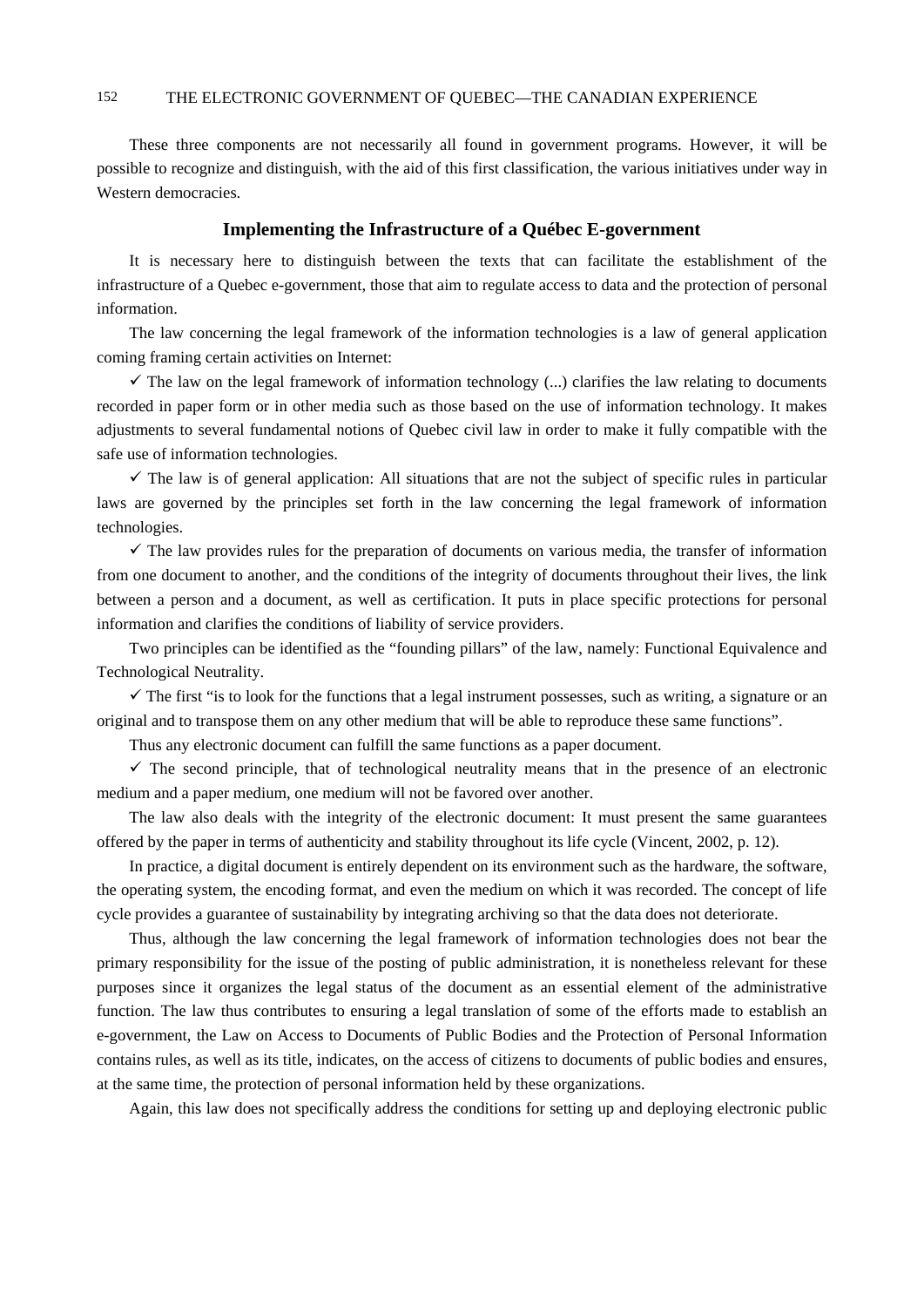administrations. However, respect for privacy has a prominent place in the general information technology law economy and, more specifically, in the establishment of a global communication and exchange infrastructure. The protection of personal data thus often appears as one of the first concerns mentioned by the actors involved. Section 59 of the Act prohibits the disclosure of personal information between the public bodies that are subject to it.

This prohibition is obviously subject to exceptions. The fear of building a mega-database is often put forward to justify the principle of non-communication between public bodies. It will be understood that this fear runs up against the very principle of optimizing governance (e-government), since the purpose of networking the administration is precisely to facilitate the flow of information within the organizations. We go from the state silo to the state network (Art. 5 of the Law Concerning the Legal Framework of Information Technologies).

It goes without saying that this communication must be subject to special conditions that would make it possible to avoid the constitution of these gigantic databanks. Certain postulates of the law should certainly be reconsidered in order to adapt it to the principle of the network which must characterize an online public administration.

# **The Legal and Political Framework of the Federal State of Quebec**

The federal legal framework has substantially the same characteristics as those described for Quebec. Here, too, the observer can not find any legislative instrument intended precisely to regulate the putting on line of the federal public administration. So there is no specific text for the "government on line", an expression used by the protagonists of the online government. At the federal level, there is also a privacy act to protect the information of federal institutions. The issues of disclosure of personal information arise in terms almost identical to those already identified in the Quebec framework. Beyond this text, the observer can find a myriad of policies and directives adopted by public bodies that come to offset the silences of the law. Thus, we can cite some of them:

**Privacy Impact Assessment Policy.** The purpose of this policy is to ensure that Canadians consider privacy principles in the formulation of program and service proposals that may have an impact in this regard. Beyond the design phase, privacy concerns arise during the implementation of programs, through constant evaluation of privacy factors, and through regular reporting of the results of these evaluations to the Commissioner for the Protection of Privacy, protection of privacy and the public.

**The Public Key Infrastructure Management Policy (the "PKI Policy").** The government of Canada has chosen to adopt public-key technology as the preferred means of electronic authentication of people and documents. Public key infrastructures, based on the principles of asymmetric cryptography, are used to code data and use digital signatures to facilitate secure electronic transactions. This policy should be very useful in the context of the transactional electronic services offered by the administration to citizens (Caprioli & Sorieul, 1997).

**Government of Canada Certification Policies (GC PC).** When a certificate authority issues a certificate, it indicates to its user the existence of a specific public key associated. This policy will be useful for transactional electronic service offerings. It tends to ensure the identity of the protagonists of an electronic transaction that requires a certain degree of security<sup>2</sup>.

 2 Retrieved from http://www.cio-dpi.gc.ca/pubs\_pol/ciopubs/PKI/pki\_f.asp (accessed 01-03-2017).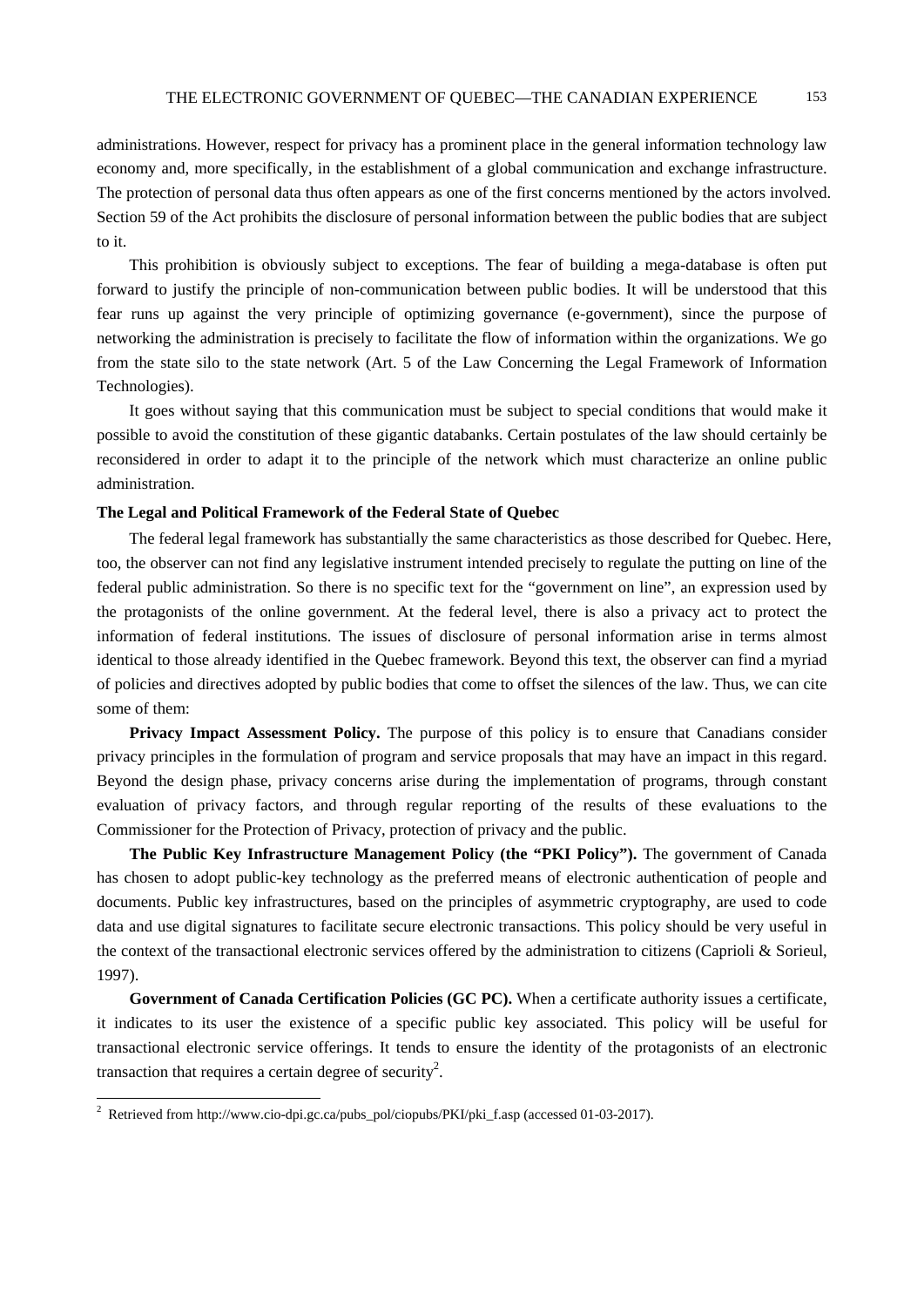**The programs "secure communication channel and Epass".** Public Key Certificates allow government departments and agencies to confirm the identity of Internet users, while ensuring that Internet users have the identity of the government agency they want to deal with. This program complements the previously mentioned certification policy (*The Economist*, 2004).

### **Electronic Government in Quebec—Canada**

In Quebec, as elsewhere in the West, the deployment of e-government is one of the foundations of the state's modernization project. Since the mid-1990s, Québec departments and agencies have intensified their use of information technology (IT) and created a host of websites and online services to better meet citizens' growing expectations and businesses and to increase the efficiency and effectiveness of the administration.

However, there are many pitfalls for e-government officials, with the result that some expected projects never reach the start-up stage. In addition, some promising initiatives are abandoned along the way, and some projects are completed, but the originally promised gains (such as operating cost savings) are realized (CEFRIO's booklet, 2005).

It is to better understand the problems encountered by Quebec leaders in the deployment of e-government and to propose solutions to solve them that CEFRIO, with the support of 13 governmental and private partners, has set up the multidisciplinary research project, "Electronic Services to Citizens and Businesses", which ran from 2002 to 2005.

This project, the latest in a series of major research and in-depth surveys of CEFRIO on the transformation of public services by IT, has collected a large body of information on the expectations of Quebecers for e-government and resulted in the creation of an integrated model of e-government (Boudreau, 2003, p. 34).

Adapted to the Quebec context and inspired by exemplary global practices, this model will guide those involved in the implementation of e-government and help them ensure the success of this important initiative. It may also be useful to e-government project developers undertaken by other levels of government.

In Quebec, the new information and communication technologies have been part of the modernization of public administration for 40 years. Thanks to the IT innovations, the state has powerful tools enabling it to collect and store enormous amounts of information, to process it and circulate it. To this end, it now has increasingly integrated information systems. The Internet is one of the most complete incarnations of this technological progress. More than just a technological tool, the Internet proposes a mode of organization in networks that structures more and more the social, the economic, the administrative, and the political. In fact, few institutions escape, including the state. All put themselves in the Internet time to inform themselves. The Internet is a global phenomenon, just as printing, telephony, or television was in their day. The rapid growth in the number of users shows this: They were 16 million in 1995 and 500 million in the early 2000s (Bernier, 2004).

In North America and in several European countries, notably the Scandinavian countries, as well as Australia, South Korea, and Singapore, more than half of the populations are internet users.

Through its global network, the Internet is the technological and informational foundation of the new economy based on the real-time management of information and knowledge. In this economy dominated by innovation and competitiveness, the organization, including the state, needs more than never to be innovative and, to do so, organize itself into a network rather than a silo. This does not mean the disappearance of the bureaucratic organization.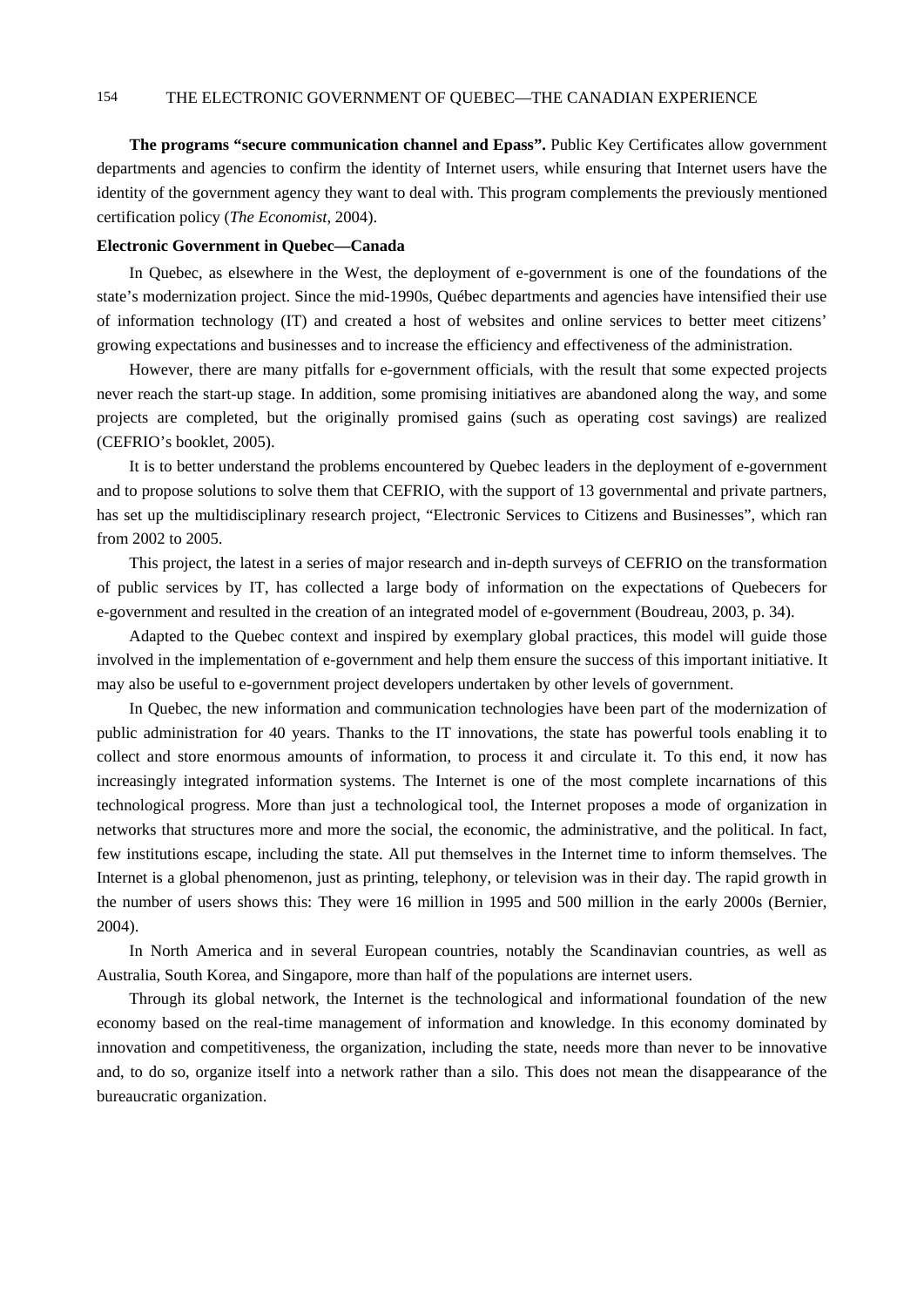Other, more horizontal and flexible modes of management must be superimposed on current hierarchies in order to better meet the demands of citizens and businesses.

This reorganization of public management methods is all the more necessary since the government has formally adopted in the Public Administration Act the "client approach" under which the organization must specify and improve the level of public administration. Quality it intends to offer to its customers. Integration and customization of services, administrative relief, continuous and permanent services, simplification of procedures, diligence, clusters of services, life events, these are the new leitmotivs that mark the development of e-government and force

Managers to otherwise organize the operation of departments and agencies. Several organizations will need to learn how to coordinate to provide integrated services that are better suited to the everyday reality of citizens and businesses.

But the customer approach is also a logical response to the demand of an increasingly demanding and vigilant population. As a taxpayer, citizens demand quality public services and, when necessary, compare them with private sector services. As an elector, he intends to be informed of the decisions that concern him.

The transparency of the state and the accountability of its leaders depend on it. Here too, e-government is seen as a solution to improve the quality and efficiency of services, to be they informational (e.g., remote access to a document), transactional (e.g., filling in a report, online tax) or democratic (e.g., voting on the Internet). It is easy to understand that online access can make life easier for citizens or businesses by avoiding travel and reducing red tape.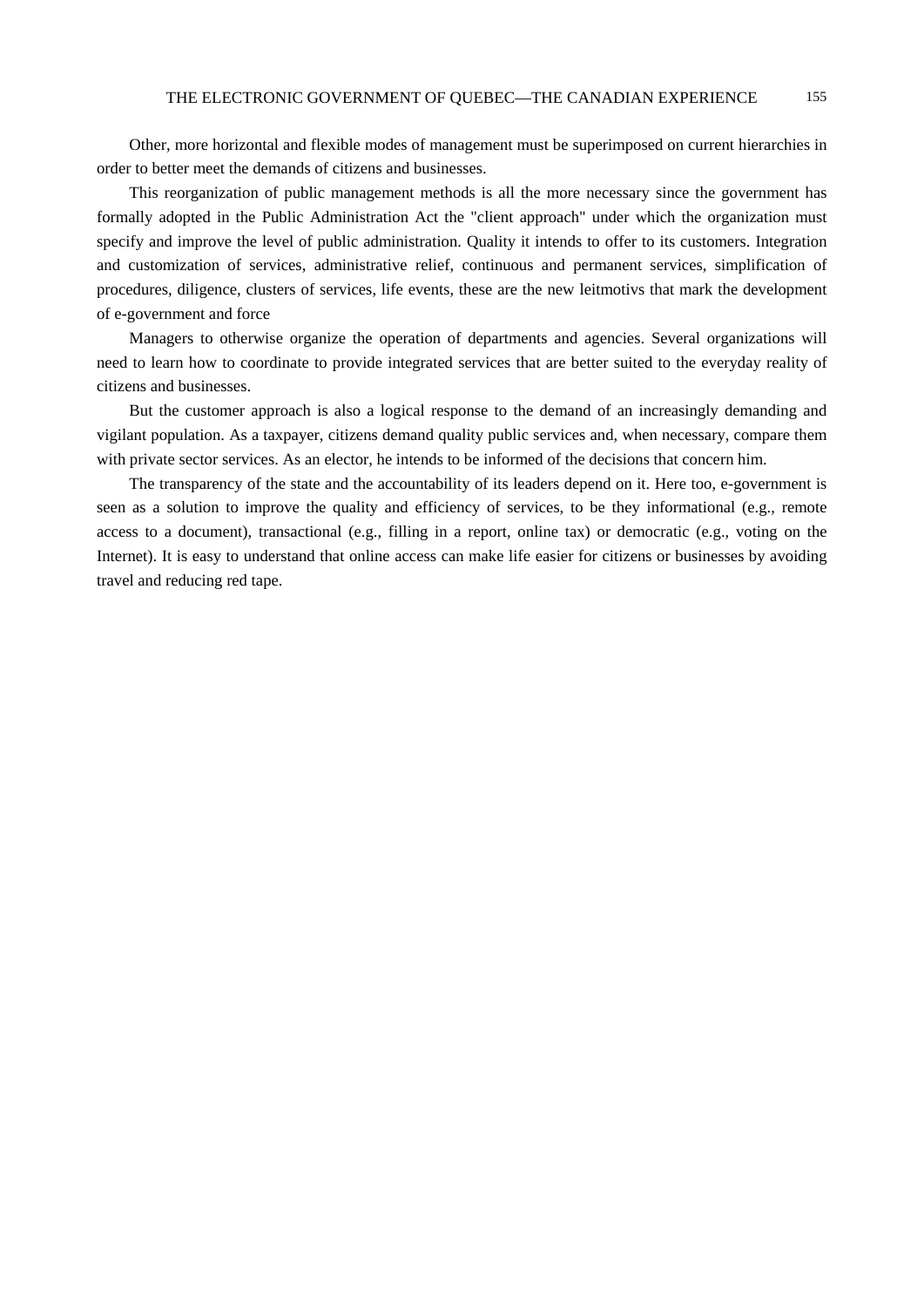

*Figure 2.* The model integrates the electronic government of Quebec. Source: CEFRIO, Guide on e-government (2006), Towards a new relationship between management and citizens, Canada-Quebec, p. 9.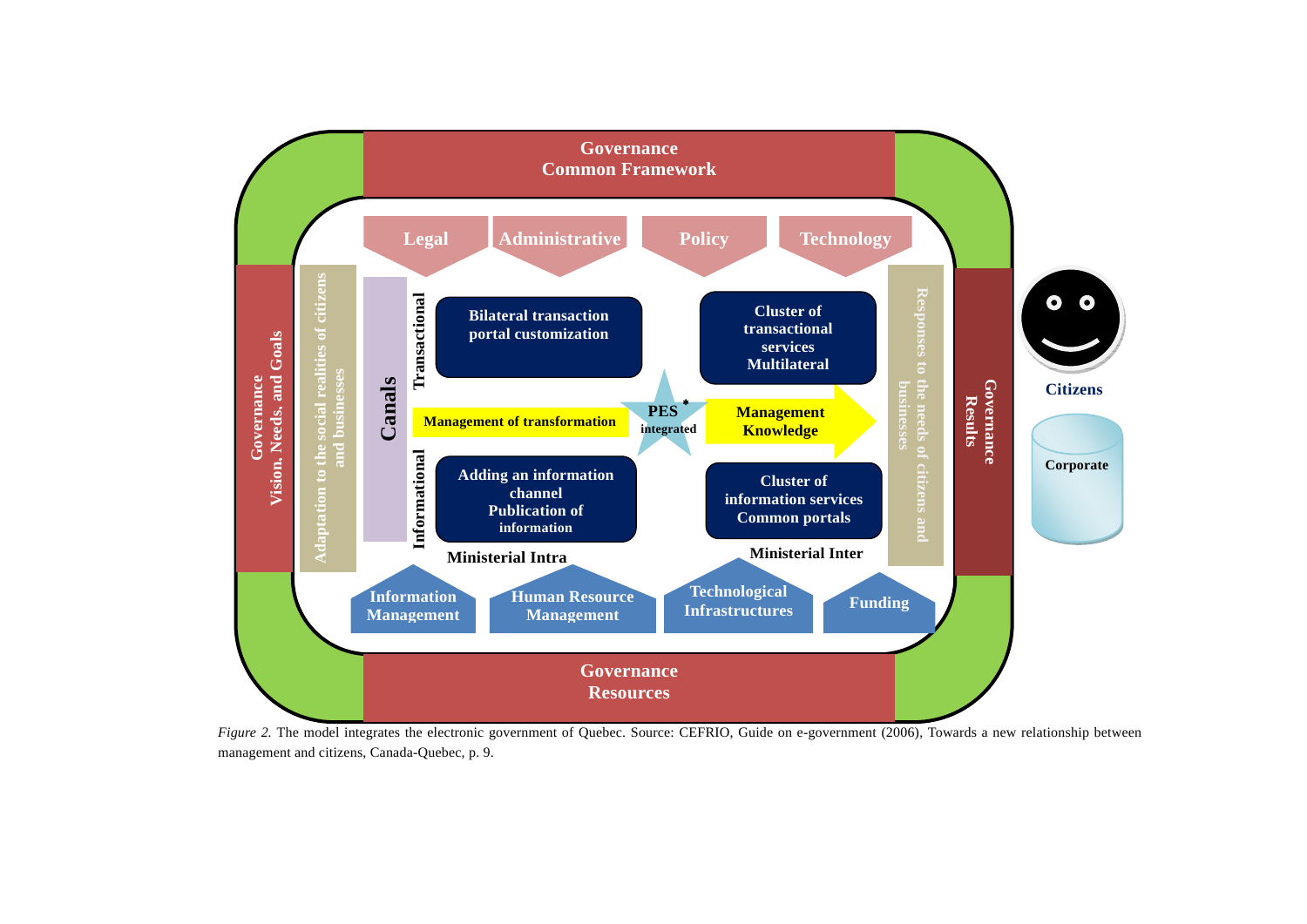First, by the intended audience. Thus, this model targets all those in departments, agencies, networks, and municipalities to start, implement, and monitor new e-government projects. Many of the recommendations made in the context of the integrated model (e.g., a support fund for the start-up of interdepartmental projects, revised elements of the Quebec framework for the protection of personal information), senior management officials or senior management of departments and agencies.

Then, by its content. As a corollary to the previous point, the lessons contained in the present research are meant to be more tactical than the recommendations presented in the various reports of the researchers of the CEFRIO research project (French-speaking center for information and organization). Thus, where the integrated e-government model emphasizes the potential importance of public-private partnerships (PPPs) as a source of funding, research distinguishes between different types of public-private partnerships and provides practical guidance for putting them in place.

Managers are responsible for delivering e-government projects from different levels of government, launching and managing them.

Thus, this research is designed to help the person who has been instructed by the user, to launch the site and make it known to the Internet users or to ensure that, the month after month, the year after year, the site allows the organization to meet the goals it has set for itself.

This research is also intended for other e-government players—political leaders, senior management, union representatives, technology specialists, customer service representatives, suppliers, the general public, etc., albeit in a partial manner or less direct. For example, it does not contain recommendations on the major legal or administrative changes that the government should make in the coming years to the success of e-government, such as "The government should consider adapting such legislation" or "The government should consider revising its fiscal horizon".

The reader is interested in such a discussion of the benefits of consulting the documents of CEFRIO (translated from French) and to companies, for example.

### Table 1

| The Quebec Project of CEFRIO (Francophone Center for Computerization of Organizations) in the Field of |  |  |
|--------------------------------------------------------------------------------------------------------|--|--|
| E-government                                                                                           |  |  |

| Projects                                                                                            | Goals                                                                         |  |
|-----------------------------------------------------------------------------------------------------|-------------------------------------------------------------------------------|--|
| Electronic services to citizens and businesses<br>(2004)                                            | • better understand the expectations of Quebec citizens and businesses in     |  |
|                                                                                                     | terms of electronic services:                                                 |  |
|                                                                                                     | • define service delivery models that can help meet the expectations of       |  |
|                                                                                                     | citizens and businesses:                                                      |  |
|                                                                                                     | • develop practical solutions to the various organizational problems that     |  |
|                                                                                                     | prevent the state from adequately meeting the expectations of Quebecers and   |  |
|                                                                                                     | deploying the most promising delivery models.                                 |  |
| E-news Bulletin (2004)                                                                              | • produced by CEFRIO on behalf of the Ministry of Government Services;        |  |
|                                                                                                     | this bulletin presents best practices in e-government. It also describes the  |  |
|                                                                                                     | most interesting Quebec and foreign actions in the field.                     |  |
| Major surveys on e-government (GOV NET 2003;<br>$2004$ ; $2005$ ) and on the municipal WEB $(2004)$ | • determine the level of information of Quebec citizens, businesses, and      |  |
|                                                                                                     | municipalities and understand their expectations and behavior with respect to |  |
|                                                                                                     | e-government.                                                                 |  |
|                                                                                                     | • to explore in what and how? IT can help ease and simplify the               |  |
| Regulatory easing and NICT: new opportunists to                                                     | administrative burden on business by the state. Specifically analyze          |  |
| facilitate the link state-companies (2000)                                                          | cost-benefit analysis methods for IT implementation, with a view to reducing  |  |
|                                                                                                     | regulatory burden.                                                            |  |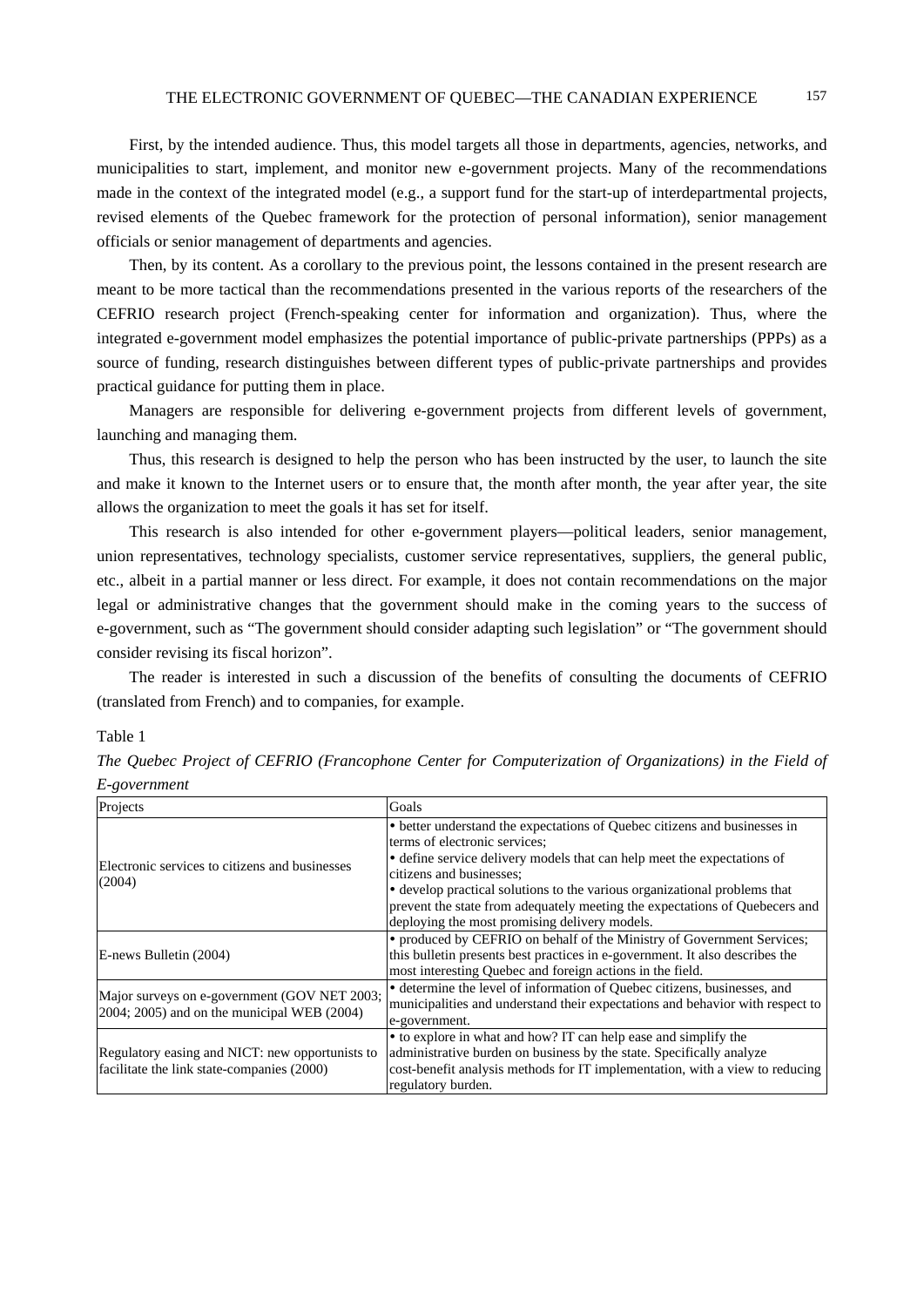(table 1 continued)

| Projects                                                                                             | Goals                                                                                                                                                                                                                                                                                                                                                                                     |  |
|------------------------------------------------------------------------------------------------------|-------------------------------------------------------------------------------------------------------------------------------------------------------------------------------------------------------------------------------------------------------------------------------------------------------------------------------------------------------------------------------------------|--|
| Development of an Information Resource<br>Management Policy (1999)                                   | • formulate, following the conduct of comparative studies, the vision of the<br>network state, and determine, for Québec, the possible models of information<br>resource management policies.                                                                                                                                                                                             |  |
| New models of collaboration for the delivery of<br>public services to citizens and businesses (2004) | · analyze various innovative collaborative approaches (e.g., public-public<br>partnership, public-private partnership) that can lead to improved public<br>service delivery.                                                                                                                                                                                                              |  |
| Evaluation of pilot projects in radiology and<br>cardiology (1998).                                  | • conduct a participatory evaluation of two pediatric telemedicine<br>(teleradiology and telecardiology) pilot projects.                                                                                                                                                                                                                                                                  |  |
| The CLSC of the future (2004)                                                                        | • test the performance of methods and tools (e.g., remote monitoring) that<br>promote the delivery of integrated home health care to seniors.                                                                                                                                                                                                                                             |  |
| Development of Local and Regional Authorities<br>by IT (2004)                                        | • explore topics as diverse as the needs of citizens and businesses for better<br>integrated services and privates (e.g., health, education, business support),<br>e-business, and new forms of democracy and local governance.                                                                                                                                                           |  |
| Networked Distance School (2004)                                                                     | • define the context in which IT could be deployed to address some of the<br>sustainability and vitality issues of primary and secondary schools<br>established in remote areas.                                                                                                                                                                                                          |  |
| Modes of Work and Collaboration in the Internet<br>Age (2004).                                       | • set up communities of practice and analyze them in order to understand<br>their dynamics and determine their conditions of development. In the public<br>sector, several of the communities have been created to enhance the<br>development of the next generation, the management of regional offices, or<br>the improvement of the skills of human resources, particularly in health. |  |
| Investigations into the creation and management<br>practices of government web sites (2000)          | • study the practices used and propose a series of recommendations that<br>could lead to the improvement of government sites and increase user<br>satisfaction.                                                                                                                                                                                                                           |  |

Source: Rondeau, Croteau, & Luc (2005). An empirical assessment of technological and transformation challenges related to the deployment of e-government in Quebec. *Information Systems and Management, 10*(1), 62.

A study published by the French Center for Computerization of Organizations (CEFRIO) in August 2003 indicates that Quebeckers are ready to make electronic transactions with government authorities. Thus, among the 60% of Quebecers with Internet access, 68% consider that the government "should grant [a high priority] to the establishment of various services over the Internet"; this proportion reaches 64% for businesses. Attendance at government Internet sites confirms this interest. Indeed, "more than one in three citizens visited the Web site of a Government of Canada (36%) and Quebec (35%) department or agency in the last year. A study by IDC Consulting corroborates this new global trend. Between 2001 and 2003, in the five countries studied (Australia, Canada, New Zealand, the United Kingdom, and the United States), the percentage of citizens using the Internet as the primary medium for accessing government services doubled (from IDC Consulting, "Vision to Benefit: E-government Solutions Study—The New Brunswick Case", May 2003) (Gautrin & Yates, 2003).

# **Manage Transformation Projects towards Quebec E-government**

The establishment of e-government is in all respects a major transformation of Western governments. In fact, the use of IT in the various spheres of government activity, in particular the deployment of the Internet "channel", has an effect on the expectations of citizens and businesses, on the methods of departments and agencies, on roles and responsibilities of their staff, and sometimes even on the missions of government institutions.

Like any significant change in IT, this transformation must be done with sensitivity. Indeed, the success of e-government projects undertaken by departments and agencies depends on their ability to address three dimensions (Rondeau, Croteau, & Luc, 2005):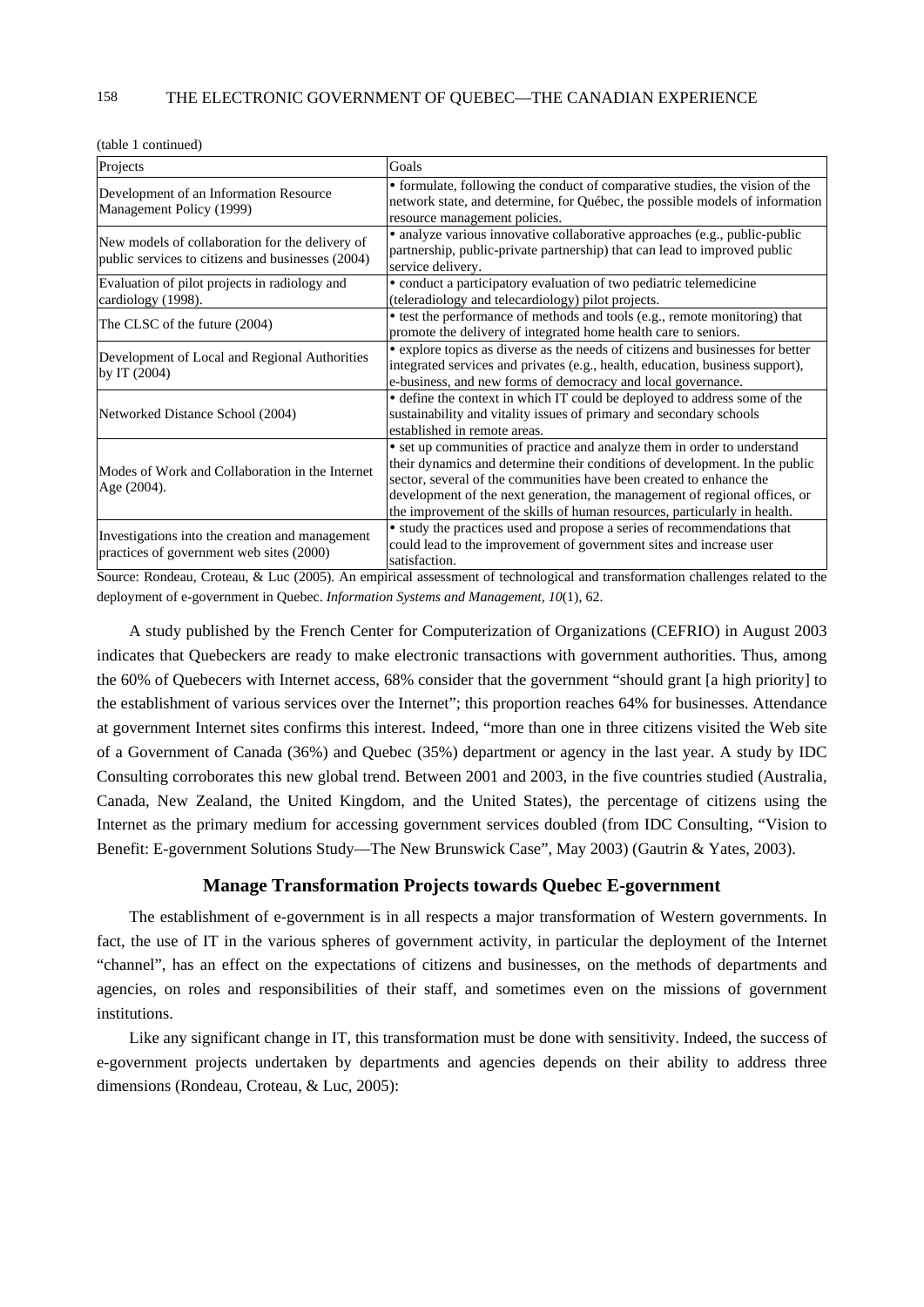*• Strategic dimension*: Leaders must set the broad goals of change, and these goals must be "powerful enough to guide action". They must also produce the guiding principles and resource allocation framework that will guide decision making throughout the transformation phase;

*• Functional dimension*: Managers must then translate the objectives and guiding principles established in the strategic plan into a concrete deployment plan including a timetable, the description of a steering structure and that of support, monitoring and adjustment mechanisms. It is then necessary to determine the very process of the transformation;

*• Operative dimension*: Managers must recognize the contribution of government employees to the implementation of e-government by helping them to take ownership of the changes underway. They must also ensure that there is a concrete match between the socio-organizational practices of ministries and agencies (for example, their methods of evaluating personnel) and their new objectives (operational dimension).

Neglecting one or the other of these three dimensions can lead to failure of the transformation effort. For example, "setting specific targets and deadlines is not enough, in itself, to change an organization", says Alain Rondeau, head of the Center for Studies in Transformation of Organizations (CETO) at HEC Montréal. Change, he says, requires not only an intention

Clearly expressed, but also a plan of action.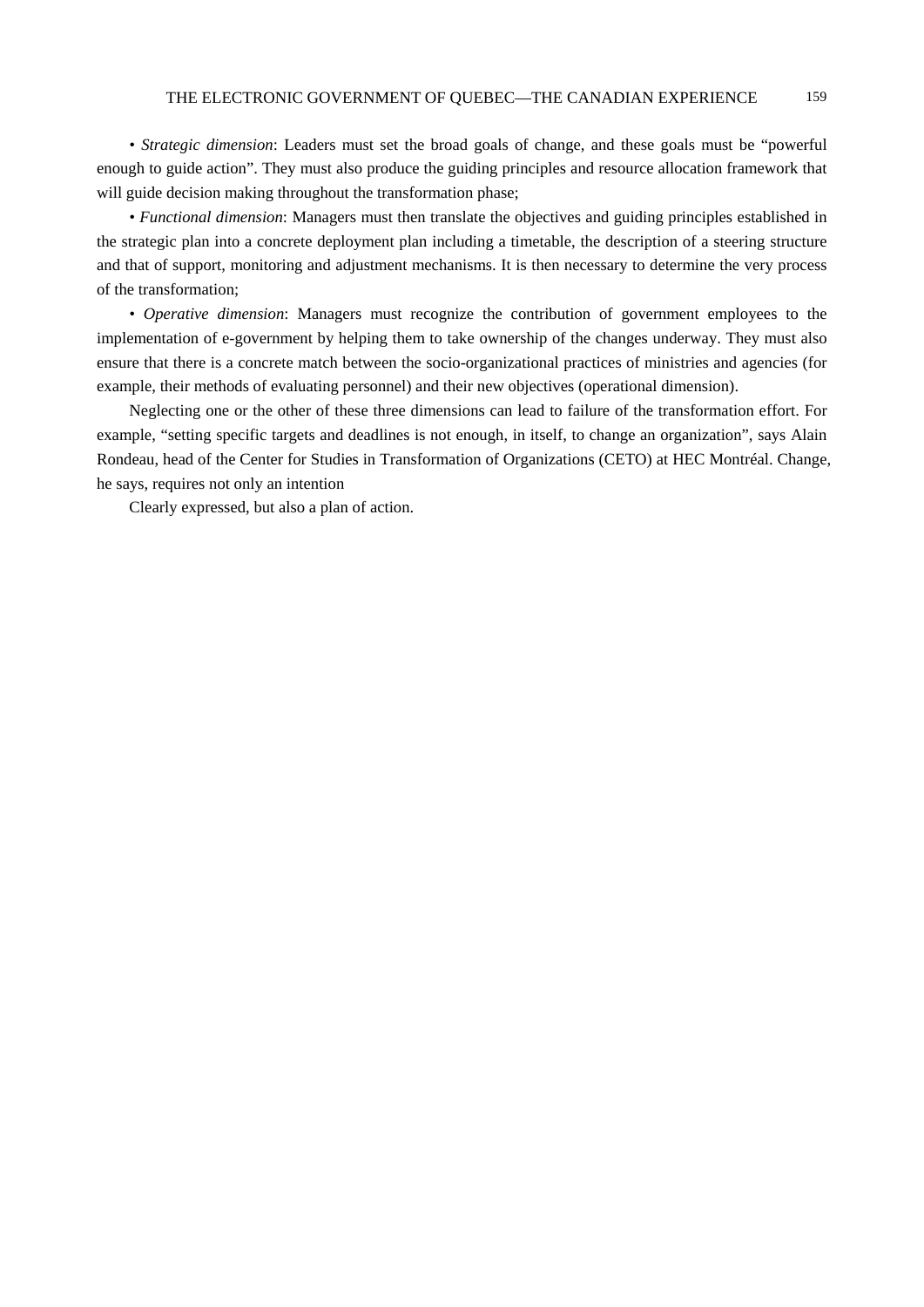

*Figure 3.* Approach to implementing e-government in Quebec. Source: Secretariat of the Conseil du trésor, Office for the Development of Electronic Government Under-Secretariat for the Government Information and Information Resources, Québec-Canada, March 2004, p. 29.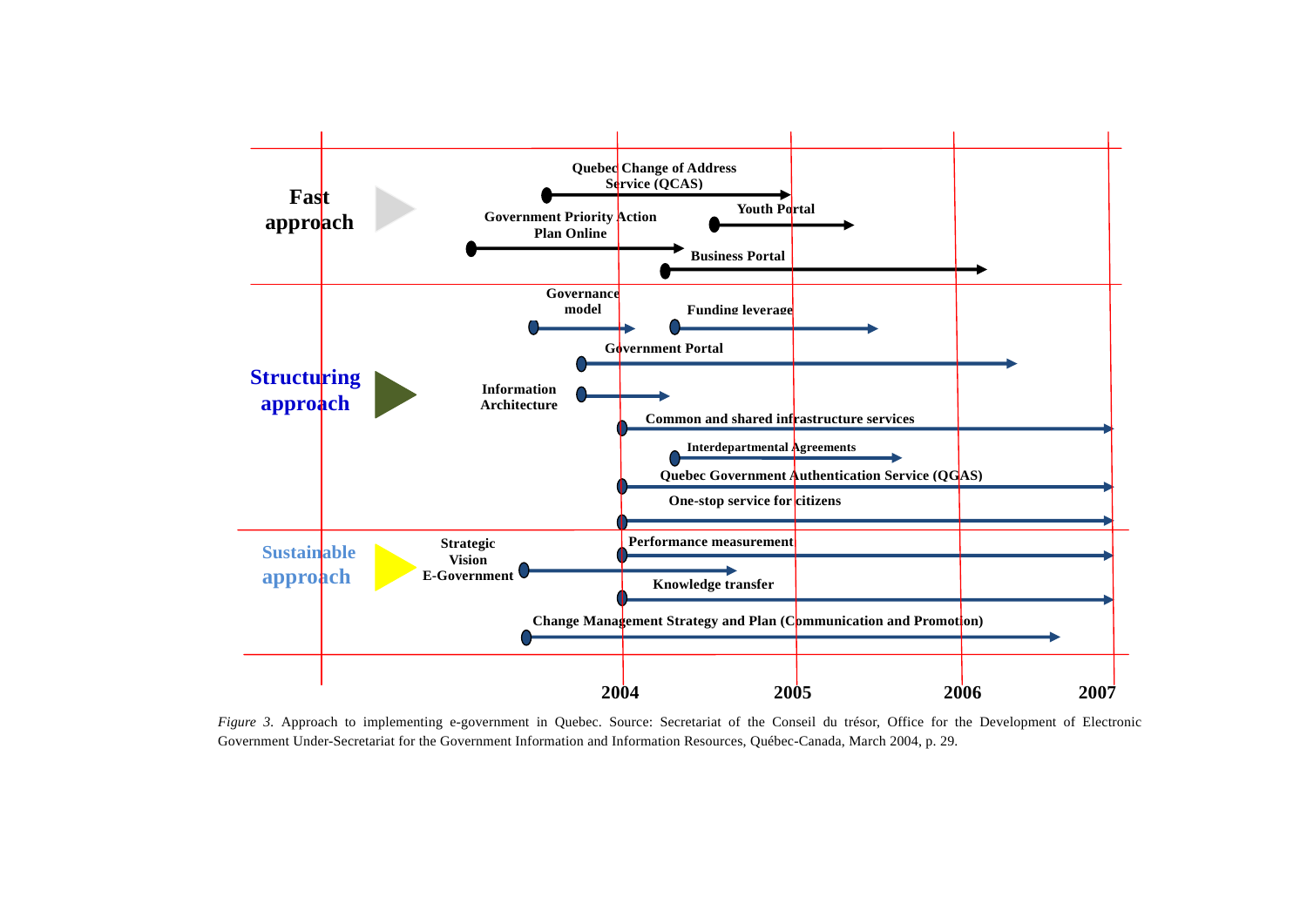# **Act with Caution**

When it comes to e-government, it's better to be cautious. In fact, the more technologically and administratively complex the transformation process is, the greater the number of socio-organizational variables to be controlled and the greater the risk of slippage. For example, it is usually more difficult to deploy a transactional website than an informational website. All studies, including those of CEFRIO, also reveal that intra-departmental projects are usually easier to implement than interdepartmental projects.



*Figure 4.* The complexity of the transformation to e-government (Quebec). Source: Rondeau (2004), The transformation towards e-government—learning and challenges—Quebec—CERFIO, p. 9. Retrieved from www.cerfio.qa.ca/projet/documents transformation\_vers\_un\_gouvernement\_en\_ligne.pdf (accessed February 24, 2017).

The diagram above allows three findings (Canadian Center for Management and Treasury Board Secretariat, 2002, p. 9):

 First, before embarking on an e-government project, policymakers must agree on the answer to the following question: "How far are we really willing to change?" They must then pinpoint what their response is both functional and operational.

 Secondly, as Alain Rondeau et al. write, the implementation of e-government projects is often such a delicate intervention ... that the complexity must be reduced by targeting actions where the results will be visible and fast. In fact, it is impossible to change everything at the same time, and we must avoid putting one or more departments and agencies in a vulnerable and destabilizing situation. Knowing that a transformation approach can not be dictated even program. And because it must take into account the conditions and capacities in place, the resources, the requirements, and the urgency of the situation, implementing the change requires a division into realistic and achievable components in order to make this intervention manoeuvrable.

 Third, the organization must be aware that managing change requires considerable time and resources. Too many organizations still believe that it is possible to carry out an IT transformation project at lightning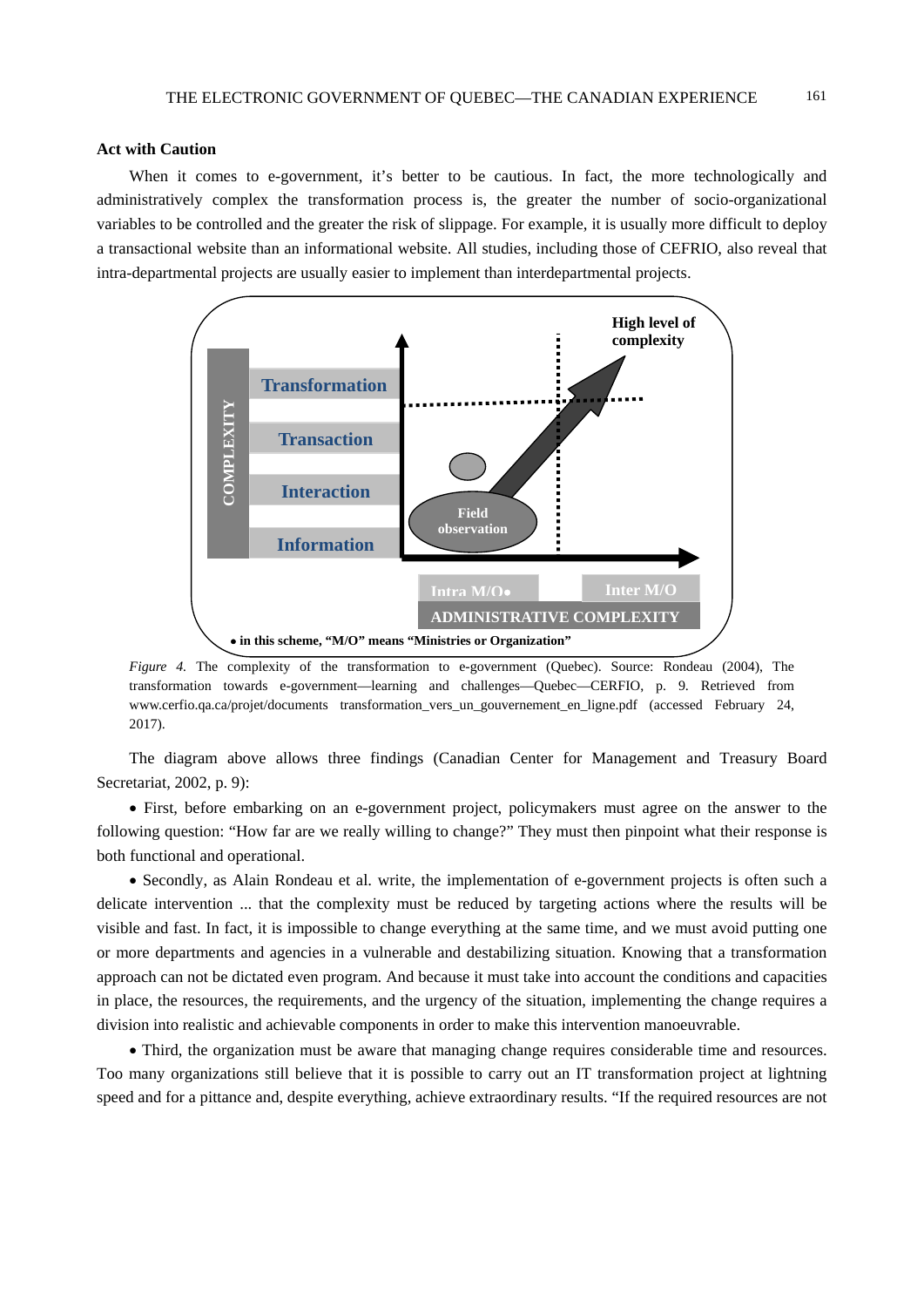available, the desired effects will not happen", says Albert Dexter, professor and researcher at the University of British Columbia. Similarly, some organizations believe that it is possible to conduct a major IT project without interrupting the normal course of business. "Their leaders believe they will reach their targets by either requiring additional effort from the company's staff or stretching existing budgets. They are wrongly wrong. IT project management is not something that can be done right at the same time as everything else", says this eminent professor from British Columbia.

# **The Stages of Transformation Towards the E-government of Quebec**

Any transformational approach using IT has three critical steps (Rondeau, Audet, Jacob, & Lauzon, 2001, p. 120):

A*. Definition and sharing of the chosen orientation:* The nature of the transformation project and the objectives to be achieved must first be defined, translated into an organizational model, and the recipients of the project, the people affected by it, must adhere to it. To ensure the readiness of staff to embrace and take advantage of new IT, information sharing and communication activities are of primary importance. Among other things, project leaders can stimulate recipients by involving them in discussions and decisions. They can also reassure them by keeping them informed of the impact of the transformation on their position and responsibilities, and by showing them similar sites;

B*. The empowerment of people:* At this stage, change-affected employees must be empowered to effectively use the technologies in place and provide them with the coaching, resources, and responsibilities to develop new ways of doing business. Different activities can support the empowerment of members of the organization, such as coaching or distance learning. The use of simple but well defined indicators will help to evaluate the success of these measures;

C*. Systems integration:* Technological changes affect the way departments and agencies operate—for example, how to allocate material resources or deal with complaints. The systems integration step is used to create areas within which the organization can operate differently, before re-creating a new organizational coherence.

### Table 2

### *Putting an E-government Project in Bad Shape*

Sometimes an e-government project is running out of steam, that is, it is falling behind schedule and is running out of line with what was originally planned. However, it is possible to prevent a runaway project from ending in failure or leading to the delivery of an inefficient system. In fact, 10 measures can help put a bad IT project back on track. 1. Prepare a recovery plan: • Above all, temporarily suspend the project; • Be sure to identify the causes of the problems encountered, assess the quality of the resources allocated to the project, and identify the most promising solutions; • Develop the recovery plan for the project. It will often be beneficial to invite people from outside to participate in this operation. 2. Review the scope of the project: Consider seriously reducing the scope of the project. In particular, you could postpone the development of some desirable but unnecessary features. 3. Assess who is responsible for the project: If project leaders do not have the leadership, human resource management skills and communication skills revive the project, replace them, or add to the existing team. Employees who are able to offer them new expertise. 4. Reassess the relevance of the project and consider the possibility of ending it: • Do not consider sunk costs;

• See if the expected performance of the project has changed since it started.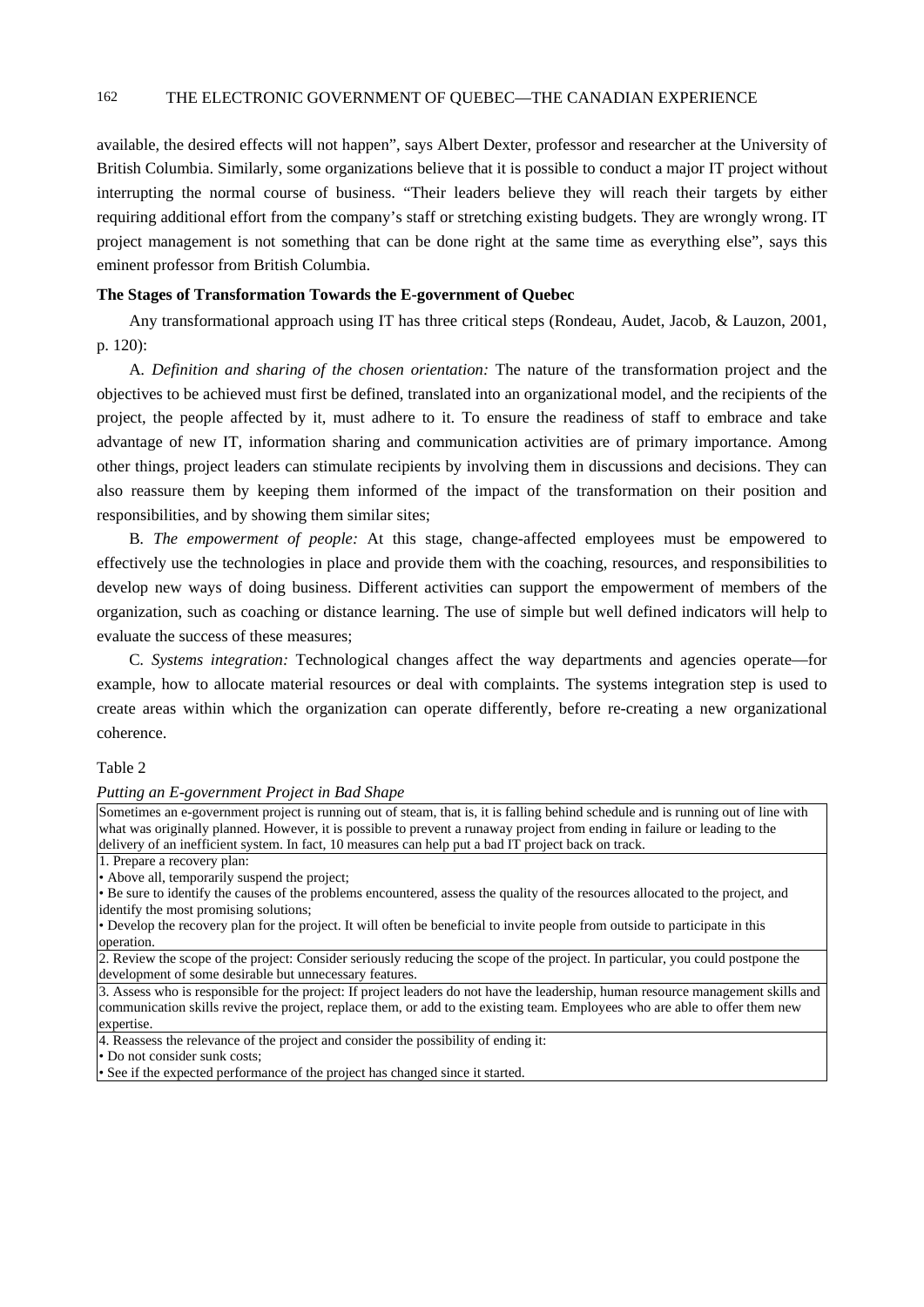(table 2 continued)

Sometimes an e-government project is running out of steam, that is, it is falling behind schedule and is running out of line with what was originally planned. However, it is possible to prevent a runaway project from ending in failure or leading to the delivery of an inefficient system. In fact, 10 measures can help put a bad IT project back on track.

5. Review the project planning: Review the project budget and schedule in light of any needed corrective action.

6. Manage users' expectations: Determine whether users' expectations of the project remain realistic. If they are not, explain clearly to users what they can expect from it.

7. Prepare a communication plan: Openly and constructively communicate your recovery plan to everyone involved (senior management, users, etc.).

8. Divide the rest of the project into smaller pieces: Break up the project into steps that will be easy to ensure control and measure success.

9. Address human resource issues within the team: Consider removing employees or consultants with insufficient skills from the project. This will help you improve the image of the team assigned to the project. However, make sure that the decisions that will be made are justified.

10. Update your implementation practices: Modify the practices and methods used by the organization to reduce the risk that your future projects will encounter similar challenges.

Source: Iacovou & Dexter (2004). Turning around runaway information technology projects. *California Management Review, 46*(4), 68-88.

E-government is an important lever for the modernization of the state through:

- $\checkmark$  Outstanding opportunity to transform services to citizens and businesses:
- $\checkmark$  Impulse for a change of culture;
- $\checkmark$  Important short-term investment/medium and long-term profits;
- $\checkmark$  Deally active trading;
- $\checkmark$  A demanding and mobilizing challenge that particularly challenges public administrators.

# **Finance Quebec's E-government Projects**

There are multiple financial barriers to the overall process of e-government implementation by the governments of the industrialized countries. These difficulties have been described at length, and the central bodies, in Quebec as elsewhere, are currently working to remedy them. However, the challenges of financing e-government projects are not only macros: They are also micro, that is to say that each ministry or organization must seek to develop its ability to raise the necessary financial resources for start-up promising projects.

This data is particularly important. In effect the first two questions posed to the promoter of an e-government project are usually "how much will it cost and will it bring back?" and "where will the money come from?" It means two things (L'OCDE, 2003 p. 51):

 $\checkmark$  Promoters of an e-government project must be able to support it with a convincing business plan, especially in financial terms;

 $\checkmark$  They must be able to make financial arrangements more or less complex and exploit sources of various financing.

# **Some Answers to the Big Problems of Financing of the Electronic Government Québécois (Canada)**

The Quebec government has begun to address some of the glaring issues that hinder the funding of the e-government initiative. For example, it has established a provision for the financing of e-government pilot projects, which includes credits that can be used to defray a portion of the costs of horizontal projects (Québec, CEFRIO, 2017).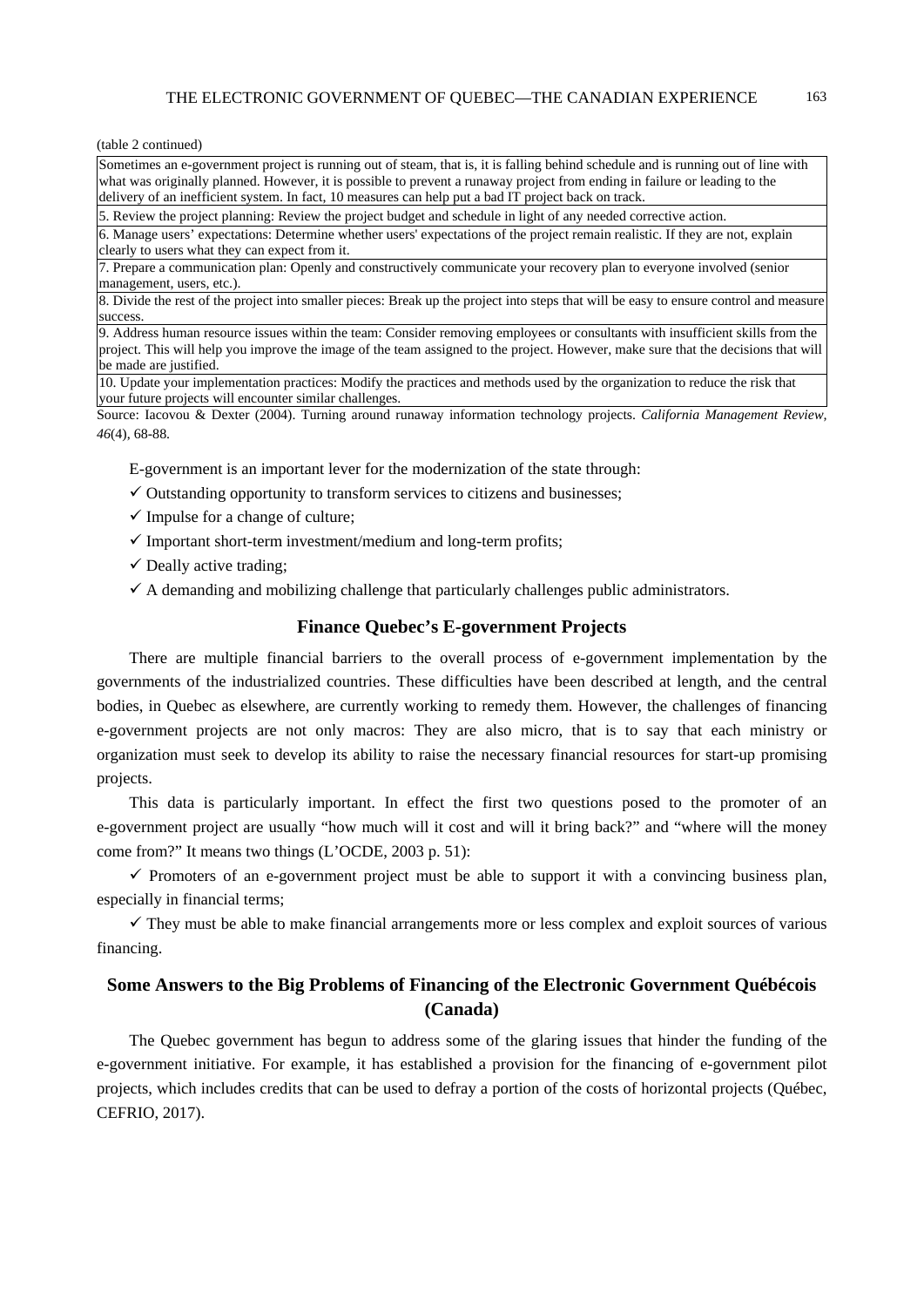The investment credits of this provision are used to cover the costs of capitalizable goods:

 $\checkmark$  Operating appropriations, expenses expensed during the year;

 $\checkmark$  Depreciation and reimbursement of capital expenditure over a period of five years.

The government has also entrusted a new agency, Services-Québec, with the responsibility of putting e-government in place. In particular, the agency can help departments and agencies launch new e-government projects by providing them with some of the expertise and financial resources they need. That said, other solutions are still waiting, notes Maurice Gosselin, professor at Laval University and associate researcher at CEFRIO, and some of them can only be implemented by central ministries. According to this academic, it would be appropriate, in the years to come (L'OCDE, 2003, p. 54):

 $\checkmark$  Work towards establishing standardized methods for calculating the benefits and costs of e-government projects (these methods would pay particular attention to the economic benefits of e-projects);

 $\checkmark$  Provide departments and agencies with specific credits to cover the amortization of the sums invested in intra-departmental e-government projects;

 $\checkmark$  Imitate countries like Belgium and put in place three-year budgeting mechanisms;

 $\checkmark$  Enable departments and agencies to retain the gains made as a result of the start of e-government projects;

 $\checkmark$  Enhance central budget allocations for the start-up of inter-ministerial projects and transversal infrastructure projects that are expected to be leveraged;

 $\checkmark$  Consider that departments and agencies may charge citizens and businesses for the privilege of carrying out certain operations over the Internet.

# **Conclusion**

Today is no longer the fundamental question "If ? " But "How ? " Developing countries can reach the stage of E-Government, where it is important to integrate information and communication technologies into public administration systems and build management teams. Who represent effective leadership and able to work in the "e-government project".

E-Government should achieve more effective management by streamlining business processes. Among the important steps to achieve the above is the work of the state to bridge the gap between the design of the E-government project and the actual performance of the project.

E-Government will inspire managers and professionals who want to innovate and improve their ways of working. Many governments prefer to opt for incremental changes rather than large-scale transformations.

In e-government, this strategy offers considerable benefits as follows:

\* It promotes fast results and therefore, demonstrates the benefits of e-government;

\* Review of online government projects in Canada such as: Veterans Affairs Canada, Customs and Canadian Heritage;

\* Shows the adoption of the phased approach and the implementation of pilot projects largely explain;

\* The success of the on-line initiative of the federal government.

In summary, the prospects for digital transformation in e-government in Quebec involve the interaction of